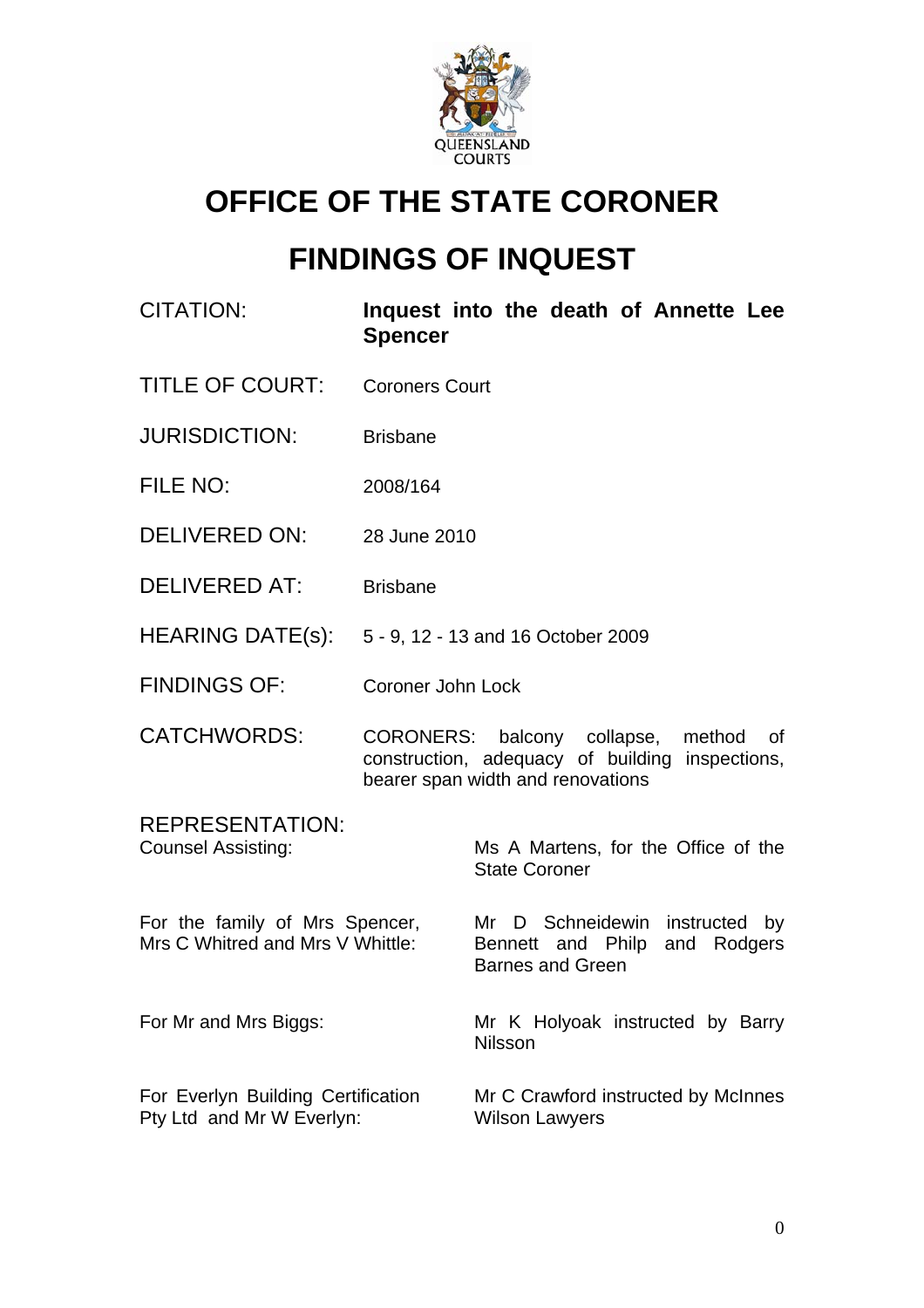| For Ace Restumping and Mr W<br>McCormack:                                                            | Mr S Given                                                       |
|------------------------------------------------------------------------------------------------------|------------------------------------------------------------------|
| For Brisbane City Council:                                                                           | Mr D Quayle instructed by Brisbane<br><b>City Legal Practice</b> |
| For Australian Building Inspection<br>Services Pty Ltd, Mr P Houston,<br>Mr N Mills and Mr J Toomer: | Mr C Fitzpatrick instructed by Moray<br>& Agnew Solicitors       |
| For Pulse Constructions and Mr S<br>Duignan:                                                         | Rosengren<br>Ms J<br>instructed<br>by<br>Jensen McConaghy        |
| For Mr C Howroyd:                                                                                    | Mr Q Lanyon-Owen of Cooper Grace<br><b>Ward Lawyers</b>          |
| For Neil McKenzie & Associates<br>and Mr J McKenzie:                                                 | F Chapman of<br>Thynne<br>&<br>Ms<br><b>McCartney Lawyers</b>    |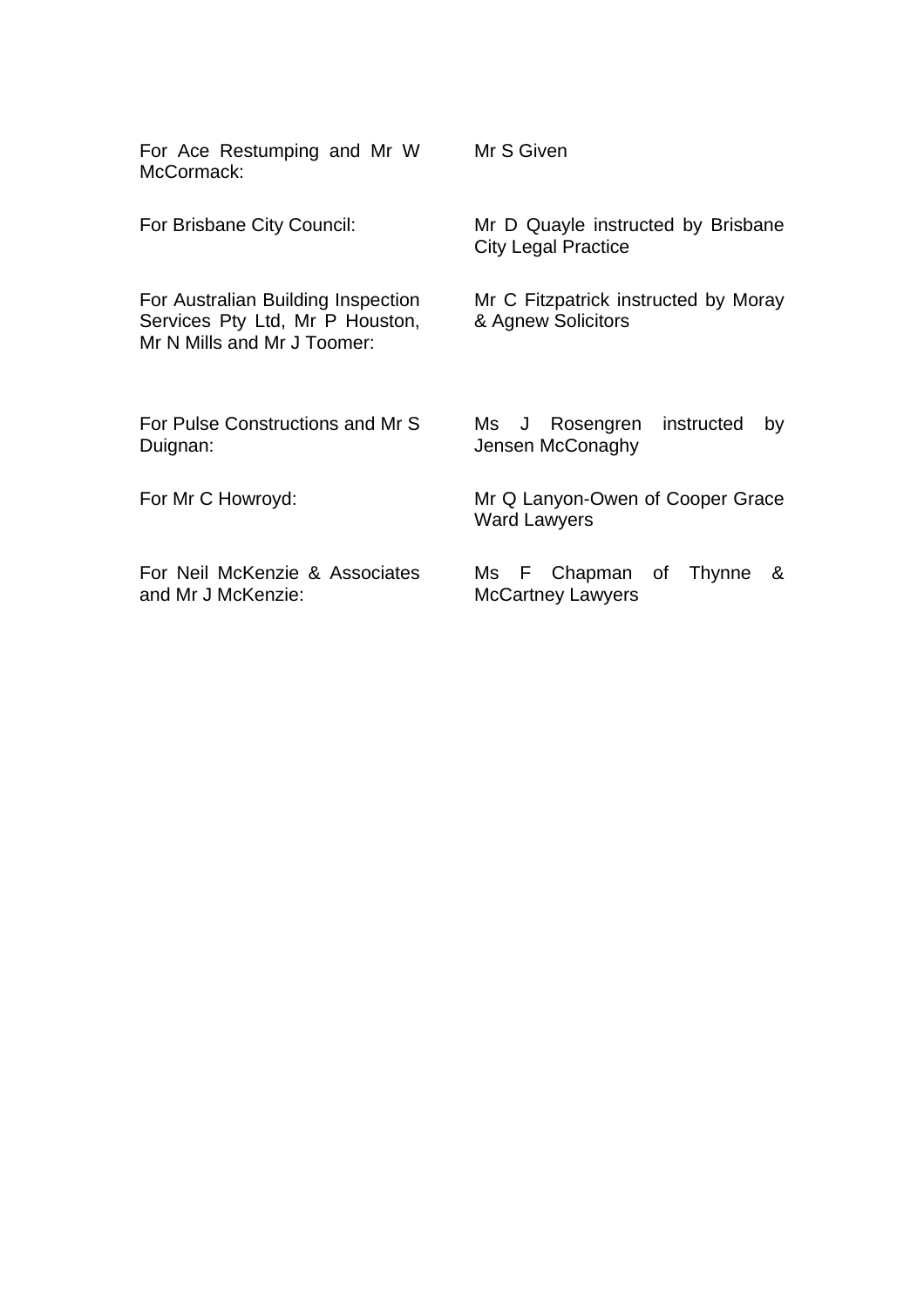# **CORONER'S FINDINGS AND DECISION**

These are my findings in relation to the death of Annette Lee Spencer who died on 21 November 2008 from injuries sustained when a balcony collapsed the day before at 57 Upper Lancaster Road, Ascot. These findings seek to explain how the death occurred and consider whether any changes to policies or practices could reduce the likelihood of deaths occurring in similar circumstances in the future. Section 45 of the *Coroners Act 2003* ("the Act") provides that when an inquest is held into a death, the coroner's written findings must be given to the family of the person who died and to each of the persons or organisations granted leave to appear at the inquest. These findings will be distributed in accordance with the requirements of the Act and also placed on the website of the Office of the State Coroner.

## **The scope of the Coroner's inquiry and findings**

A coroner has jurisdiction to inquire into the cause and the circumstances of a reportable death. If possible he/she is required to find:-

- (a) whether a death in fact happened;
- (b) the identity of the deceased;
- (c) when, where and how the death occurred; and
- (d) what caused the person to die.

There has been considerable litigation concerning the extent of a coroner's jurisdiction to inquire into the circumstances of a death. The authorities clearly establish that the scope of an inquest goes beyond merely establishing the medical cause of death.

An inquest is not a trial between opposing parties but an inquiry into the death. In a leading English case it was described in this way:- *"It is an inquisitorial process, a process of investigation quite unlike a criminal trial where the prosecutor accuses and the accused defends… The function of an inquest is to seek out and record as many of the facts concerning the death as the public interest requires."* [1](#page-2-0)

The focus is on discovering what happened, not on ascribing guilt, attributing blame or apportioning liability. The purpose is to inform the family and the public of how the death occurred with a view to reducing the likelihood of similar deaths. As a result, the Act authorises a coroner to make preventive recommendations concerning public health or safety, the administration of justice or ways to prevent deaths from happening in similar circumstances in  $f$ uture. $^2$  $^2$  However, a coroner must not include in the findings or recommendations, statements that a person is or maybe guilty of an offence or is or maybe civilly liable for something.<sup>[3](#page-2-2)</sup>

 $\overline{a}$ 

<span id="page-2-0"></span><sup>1</sup> *R v South London Coroner; ex parte Thompson* (1982) 126 S.J. 625

<span id="page-2-1"></span><sup>2</sup> Section 46 of the Act

<span id="page-2-2"></span><sup>3</sup> Sections 45(5) and 46(3) of the Act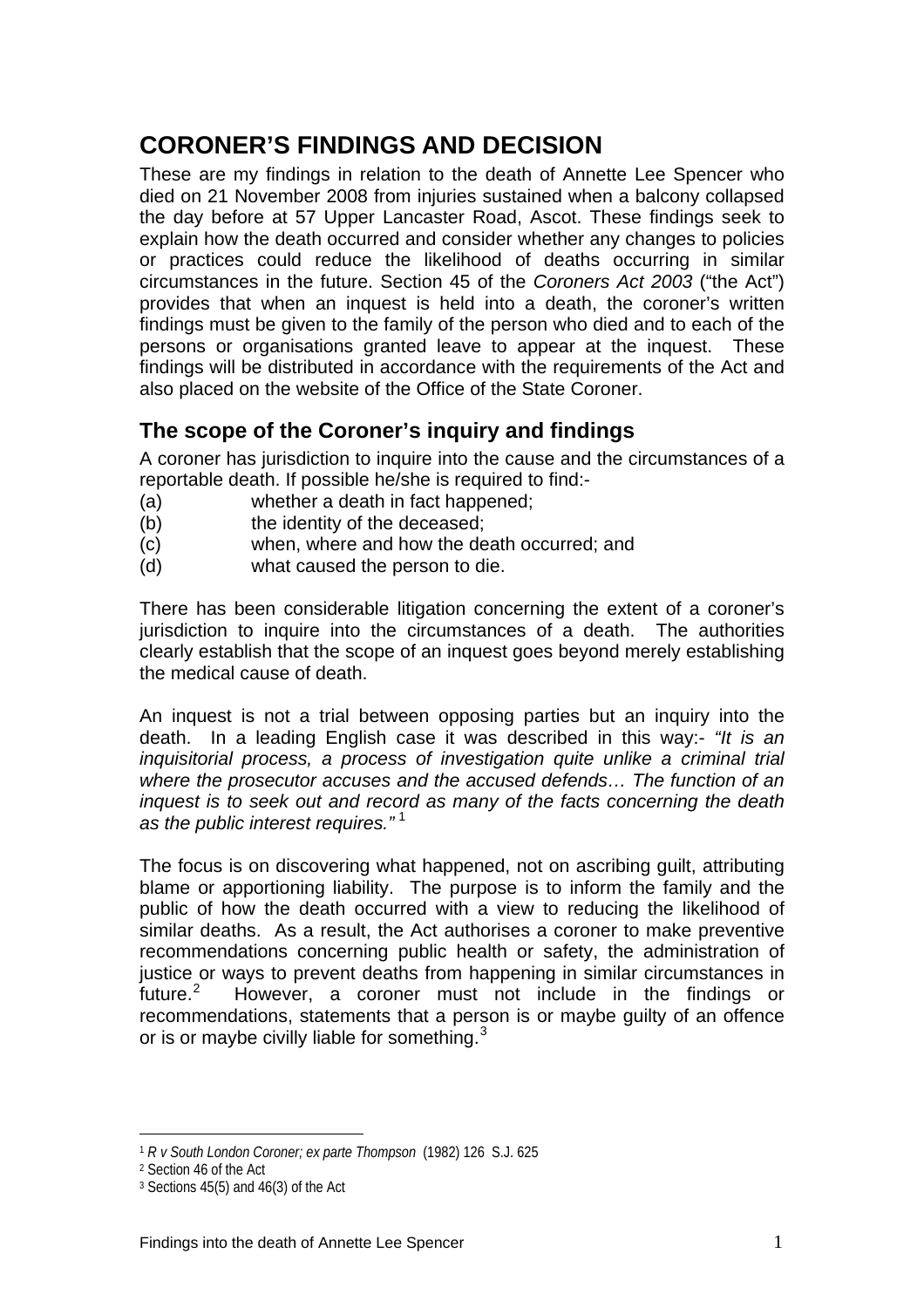## **The admissibility of evidence and the standard of proof**

A coroner's court is not bound by the rules of evidence because the Act provides that the court "*may inform itself in any way it considers appropriate."[4](#page-3-0)*  That does not mean that any and every piece of information, however unreliable, will be admitted into evidence and acted upon. However, it does give a coroner greater scope to receive information that may not be admissible in other proceedings and to have regard to its origin or source when determining what weight should be given to the information.

This flexibility has been explained as a consequence of an inquest being a fact-finding exercise rather than a means of apportioning guilt; an inquiry rather than a trial. $5$ 

A coroner should apply the civil standard of proof, namely the balance of probabilities but the approach referred to as the *Briginshaw* sliding scale is applicable. $6$  This means that the more significant the issue to be determined; or the more serious an allegation; or the more inherently unlikely an occurrence; then in those cases the clearer and more persuasive the evidence should be in order for the trier of fact to be sufficiently satisfied that it has been proven to the civil standard.<sup>[7](#page-3-3)</sup>

It is also clear that a coroner is obliged to comply with the rules of natural justice and to act judicially. $8$  This means that no findings adverse to the interest of any party may be made without that party first being given a right to be heard in opposition to that finding. As *Annetts v McCann[9](#page-3-5)* makes clear, that includes being given an opportunity to make submissions against findings that might be damaging to the reputation of any individual or organisation.

If, from information obtained at an inquest or during the investigation, a coroner reasonably believes that the information may cause a disciplinary body for a person's profession or trade to inquire into, or take steps in relation to, the person's conduct, then the coroner may give that information to that body.[10](#page-3-6)

## **The evidence**

It is not necessary to repeat or summarise all of the information contained in the exhibits and from the oral evidence given, but I will refer to what I consider to be the more important parts of the evidence.

After completing the hearing of evidence on 16 October 2009, I indicated that I would be making preliminary recommendations and would later reduce my

 $\overline{a}$ 

"Inquest Law" in *The inquest handbook*, Selby H., Federation Press, 1998 at 13

<span id="page-3-0"></span><sup>4</sup> Section 37 of the Act

<span id="page-3-1"></span><sup>5</sup> *R v South London Coroner; ex parte Thompson* per Lord Lane CJ, (1982) 126 S.J. 625

<span id="page-3-2"></span><sup>6</sup> *Anderson v Blashki* [1993] 2 VR 89 at 96 per Gobbo J

<span id="page-3-3"></span><sup>7</sup> *Briginshaw v Briginshaw* (1938) 60 CLR 336 at 361 per Sir Owen Dixon J

<span id="page-3-4"></span><sup>8</sup> *Harmsworth v State Coroner* [1989] VR 989 at 994 and see a useful discussion of the issue in Freckelton I.,

<span id="page-3-5"></span><sup>9 (1990) 65</sup> ALJR 167 at 168

<span id="page-3-6"></span><sup>10</sup> Section 48(4) of the Act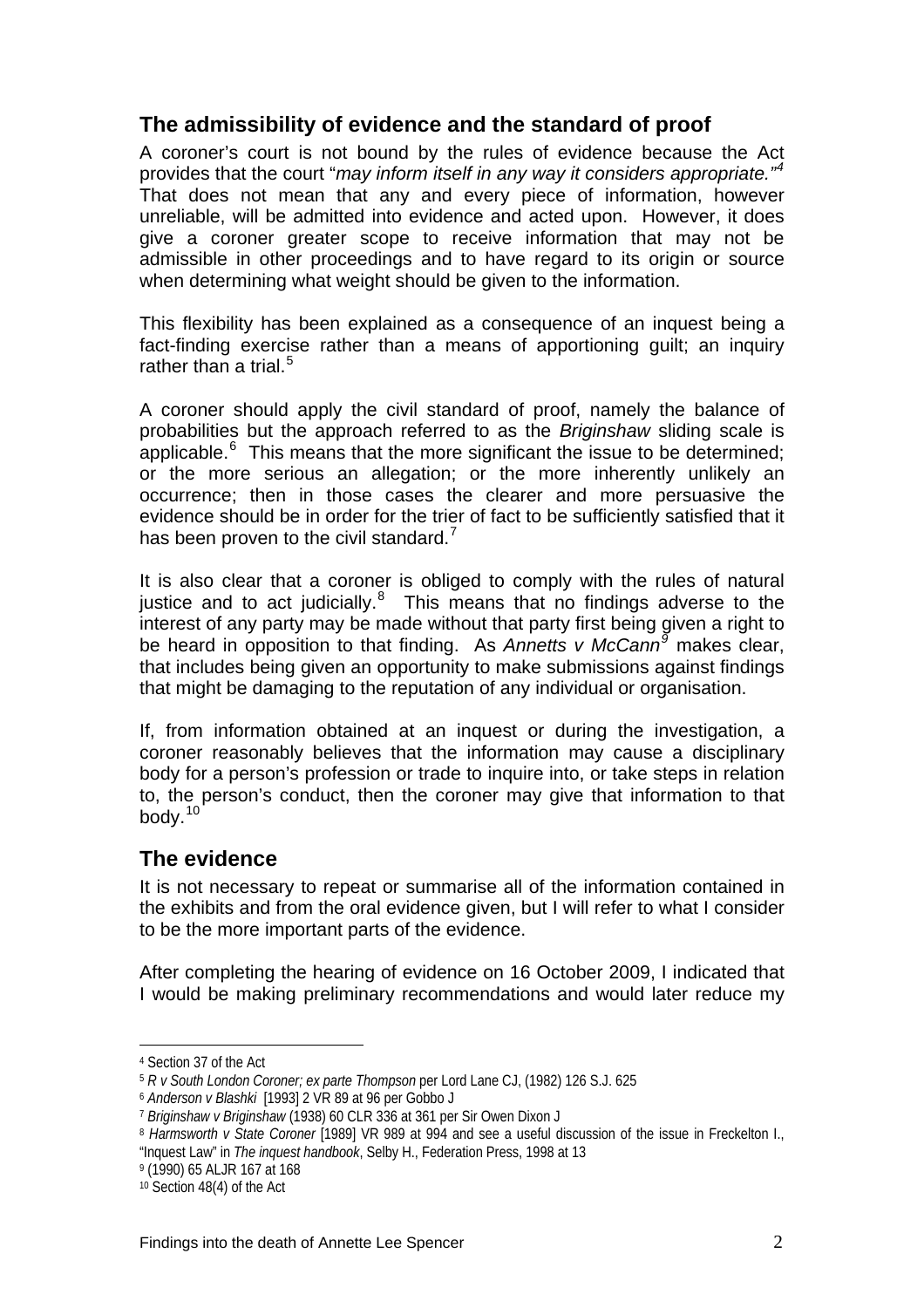reasons and decision to writing. My preliminary recommendations were delivered 12 November 2009 and are attached to this decision.

#### **Preliminary Comments**

Mrs Annette Lee Spencer was 48 years old at the time of her death. She was married to Mr Fraser Spencer and there are two children from the marriage. Mr and Mrs Spencer were architects and worked together in their own business. It was apparent that her death is deeply felt by her family and friends.

A number of people were injured as a result of the balcony collapse, some very seriously. Anecdotally I am aware that the death of Mrs Spencer and the injuries to those present were deeply felt by the wider Anglican Church Grammar School community.

It was also apparent that civil proceedings were anticipated or on foot; hence the number of legal representatives who were granted leave to appear at the inquest. Although this could have imposed some adversarial constraints on how the inquest proceeded, generally this was not the case, due to the credit of the legal representatives.

#### **The property at 57 Upper Lancaster Road**

The property at 57 Upper Lancaster Road was a Queenslander style home which was originally constructed in the early 1900's. Records from the Brisbane City Council show plans to the property which are dated 1913. At the time the house was constructed a balcony was also built. The balcony was situated to the front centre of the residence, directly to the left of the front staircase and nearest to the carport (which was erected some time after the original constructions). This balcony was 2.77 metres in width and 6.45 metres in length and also had a small bench seat up against the right wall. It was this balcony that collapsed on 20 November 2008.

It is apparent that the balcony was in its original condition when it collapsed other than the support posts, of which I will discuss further in this decision. The floorboards, joists and bearers were all original timbers. There was evidence heard at the inquest that suggested that timbers utilised at around the early 1900's was of a high quality and grade. Mr Colin McKenzie, who is an expert in timber, inspected the deck and was of the opinion that the timber used in the balcony was equivalent to an F14 grade or better in today's standards (without controversy from the other witnesses). The timbers themselves were relatively protected from the weather and there is no suggestion that any of the timbers were rotting.

In 2001 Mr and Mrs Bridge purchased the property. Prior to the purchase being finalised, they sought a building and pest inspection from Archicentre. The inspection was carried out by Mr Howroyd.

Following the purchase, Mr and Mrs Bridge undertook major renovations to the property. They engaged East Coast Building Design and Drafting to prepare the designs. The final designs included removing and replacing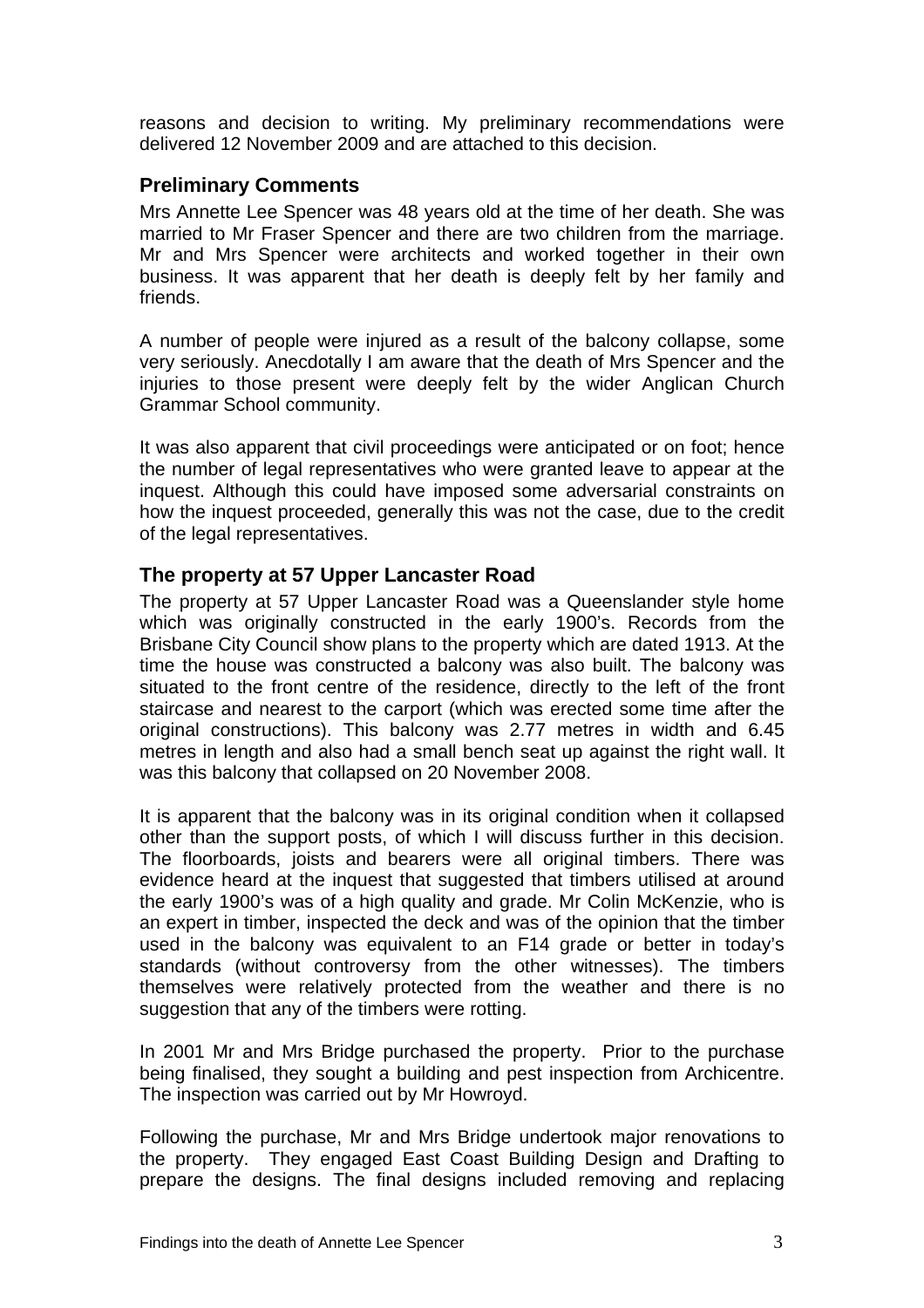substandard rooms to create a two storey house, car accommodation and the addition of a new balcony adjacent to the old balcony.

Mr Shaun Duignan was the builder engaged to conduct the renovations. He was appropriately qualified and registered and had previously renovated a number of older style Queenslanders. In addition to the other renovations at the property, he constructed a second balcony which was situated to the front left side of the residence and was 4.85 metres in width and 4.78 metres in length. As part of the building work, Mr Duignan indicated that he replaced the support posts to the old balcony that eventually collapsed however did not otherwise interfere with the balcony bearer or joists.

In order to conduct the renovations, the house was supported with sties for a period of time. This work was carried out by Mr William McCormack and his company Ace Restumping. The renovations were certified by Mr William Everlyn of Everlyn Building.

Several years later, in April 2005, Mr and Mrs Bridge sold the property to Mr and Mrs Biggs. Again, prior to the sale being finalised, Mr and Mrs Biggs commissioned a building and pest inspection report on the property. This was conducted by Mr Peter Houston of Australian Building Inspection Services.

At some stage between August and October 2007, Mr and Mrs Biggs contracted with Mr Carter to paint the entire premises. The underside of both decks was painted white.

#### **Events of 20 November 2008**

On 20 November 2008, Mrs Annette Spencer, along with 70 or so other mothers who had sons that attended the Anglican Church Grammar School, attended a function at the home of Mr and Mrs Biggs at 57 Upper Lancaster Road, Ascot, to celebrate their sons' pending graduation from high school.

At a little past 1pm, part of the balcony upon which a number of people (but almost exclusively women) including Mrs Spencer were standing, collapsed from a height of approximately 3.2 metres onto a tiled area on the ground level. This balcony was the balcony that had been constructed at the same time as the original dwelling. The evidence suggests that at the time of the collapse Mrs Spencer had been standing towards the outer edge of the balcony near the railing closest to the road. She is likely to have been one of the first women to have hit the ground, with several other women landing on top of her. When Mrs Spencer was located after the collapse she was unconscious.

The investigating police officer was of the view that 34 people were on the old balcony at the time of collapse as a result of identifying those actual people, however other estimates from witnesses of numbers ranged as low as 20 and as high as 40. For the purposes of the inquest it was assumed that the number of people on the balcony when it collapsed was between 25 and 35.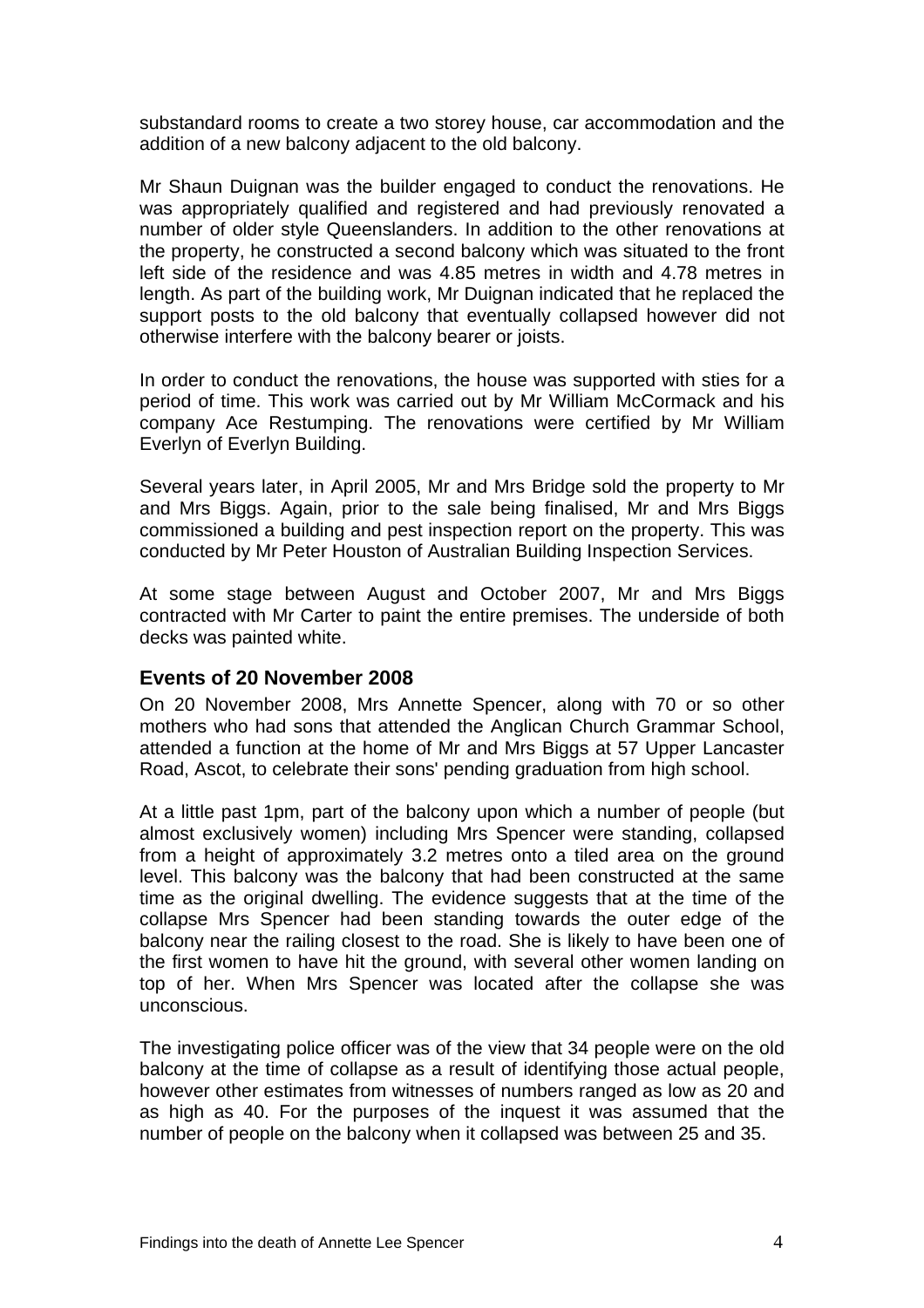Immediately following the collapse, emergency services were contacted and in the interim, several of the mothers at the function who had medical training assisted the injured until help arrived. Mrs Spencer received treatment on the scene, firstly from some of those mothers and subsequently from ambulance officers.

Mrs Spencer was taken to the Emergency Department of the Royal Brisbane and Women's Hospital and further treatment was administered. Tests revealed that Mrs Spencer had a subdural haematoma which was evacuated by an emergency left fronto-temporal craniectomy. Despite aggressive treatment, Mrs Spencer's condition did not improve and her brain injury was deemed irreversible. Active treatment was withdrawn during the early hours of 21 November 2008 and Mrs Spencer passed away.

An autopsy was performed by Dr Ong on 22 November 2008. The autopsy revealed complex base of skull fractures with skull fractures to the right occipital region which is towards the back of the head. Dr Ong was of the opinion that the pattern of injury was in keeping with Mrs Spencer's fall resulting in an impact to the back of the head. Dr Ong formed the view that Mrs Spencer's death was as a result of the head injuries she suffered following the collapse of the balcony on 20 November 2008.

Shortly after the collapse, police officers attended the scene, as did Brisbane City Council employees and a Building Services Authority representative. Officers from Workplace Health and Safety Queensland and a Forensic Crash Unit also arrived.

The investigation was conducted by officers of the Queensland Police Service who were assisted significantly by the Brisbane City Council in relation to the technical aspects of the matter. A comprehensive report was forwarded to the Coroner expeditiously and I wish to place on record my appreciation to those involved in the investigation in attending to the investigation quickly and comprehensively. This enabled my own investigating team to expeditiously prepare the matter for inquest given that it was apparent there may be issues of importance relating to public safety that needed to be addressed.

#### **The cause of the collapse**

I have previously detailed a brief description of the balcony which collapsed. The support structure for this balcony consisted of hardwood timber joists supported on a timber top plate running along the front wall of the dwelling and on a hardwood bearer along the front of the balcony. At the time of construction, the joists were housed approximately 20 millimetres ("mm") into the bearer along the front of the balcony secured with only nails into the end grain and skewed nails into the side of the joists. The nails used at the time of construction around 1910 would have been non-galvanised and would corrode over time, although the evidence suggests that galvanised nails are also fallible to corrosion.

A diagram (all diagrams were copied with the kind permission of Mr Peter Wright) of the method of construction is detailed below.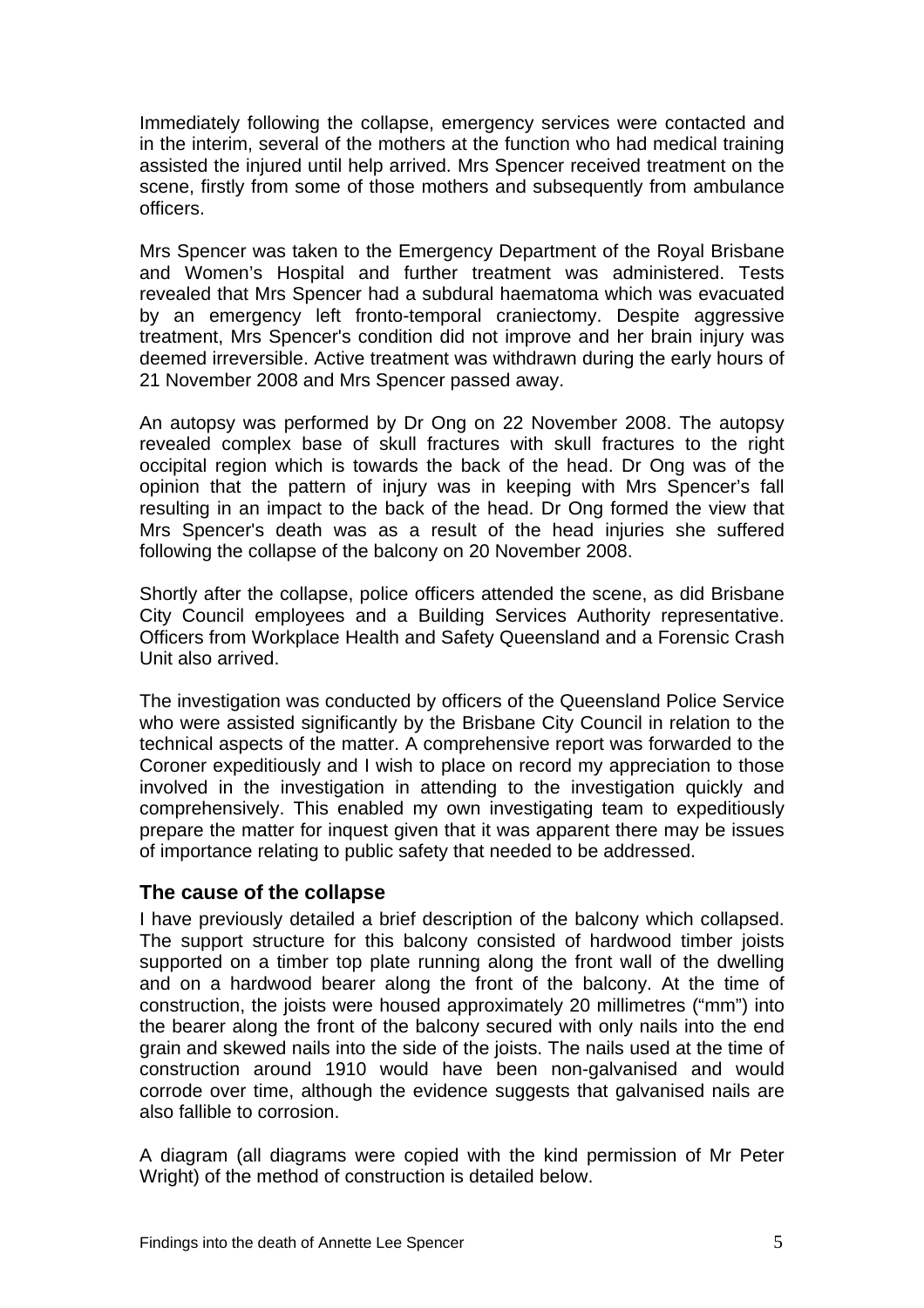

 The photograph below illustrates how the joists where cogged into the bearer. Of note insect nests can be clearly seen indicating that the joist was not fully cogged into the bearer.



Following the collapse a number of Brisbane City Council employees (with various trade backgrounds) attended the site to assist the police determine the cause of collapse and to ascertain whether any action needed to be taken by the Brisbane City Council in relation to any defective work. The Resolutions Manager from the Building Services Authority, Mr Gary Stick, also attended to investigate whether any new works had failed. Some days later, the Brisbane City Council engaged Mr Colin McKenzie, a civil engineer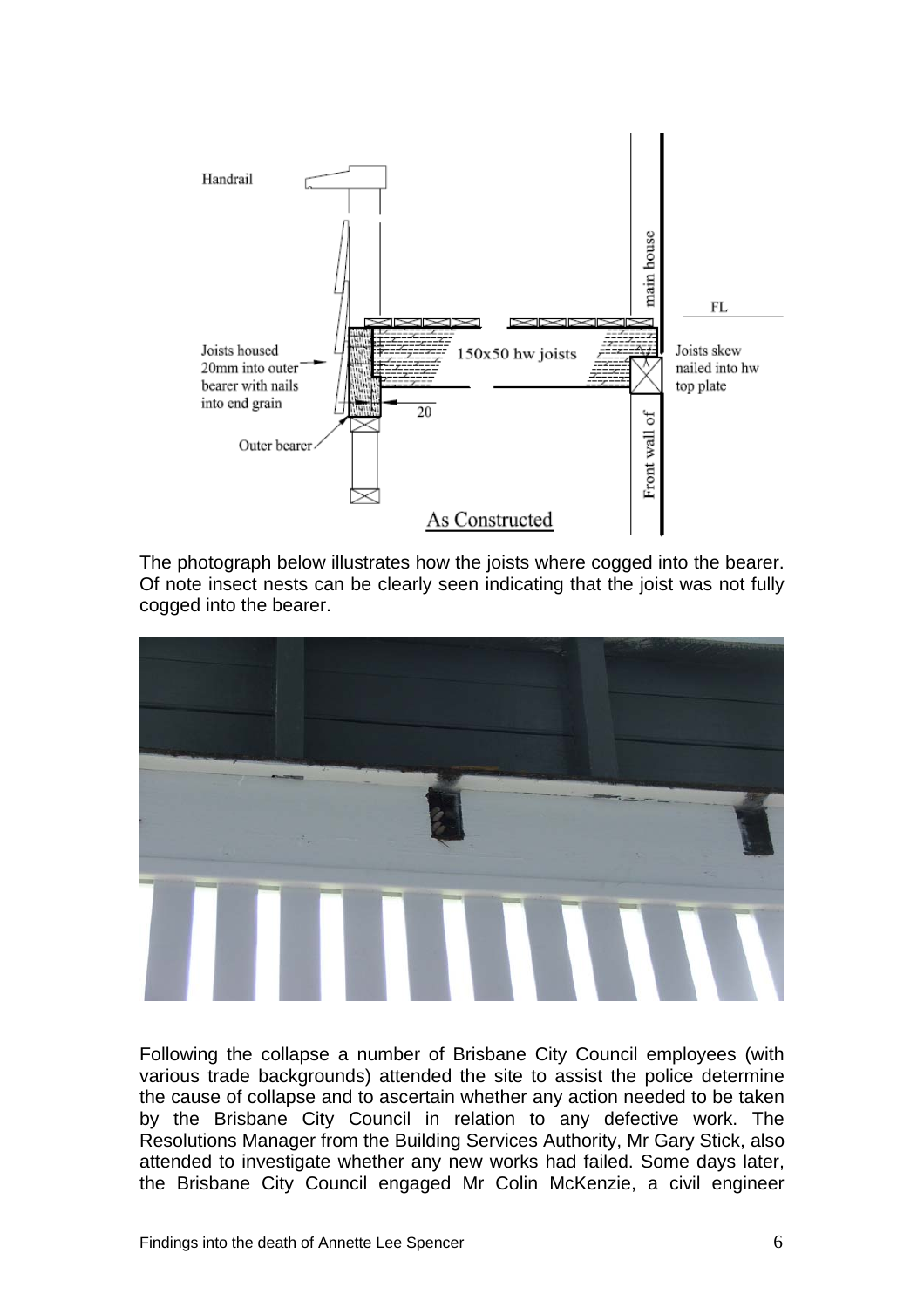employed by Timber Queensland, to provide a report on the cause of collapse to the Council. Mr Peter Wright, also a civil engineer, was engaged by the insurance company for the property to provide a report on the cause of collapse.

A fair portion of the inquest focused on the movement of particular joists. The diagram below details the numbering system that was attributed to the joists by all of the witnesses. By way of explanation the end of the balcony where joist 9 was located was the end of the balcony that adjoined the new balcony constructed when the property was renovated.



A number of the experts performed various measurements of the balcony. The Brisbane City Council employees measured that the balcony sagged downwards approximately 25mm and deflected outward (bowed) approximately 12mm. Mr McKenzie and Mr Wright measured that the sag was approximately 19mm and the bow was approximately 15mm. The differences in measurements may relate to methodologies of conducting the measurement but in any event are not significantly different.

All of the expert witnesses agreed that the balcony collapsed as a result of little or no bearing of some of the joists into the 20mm pockets in the side of the front supporting bearer on the northern perimeter (the bearer away from the house).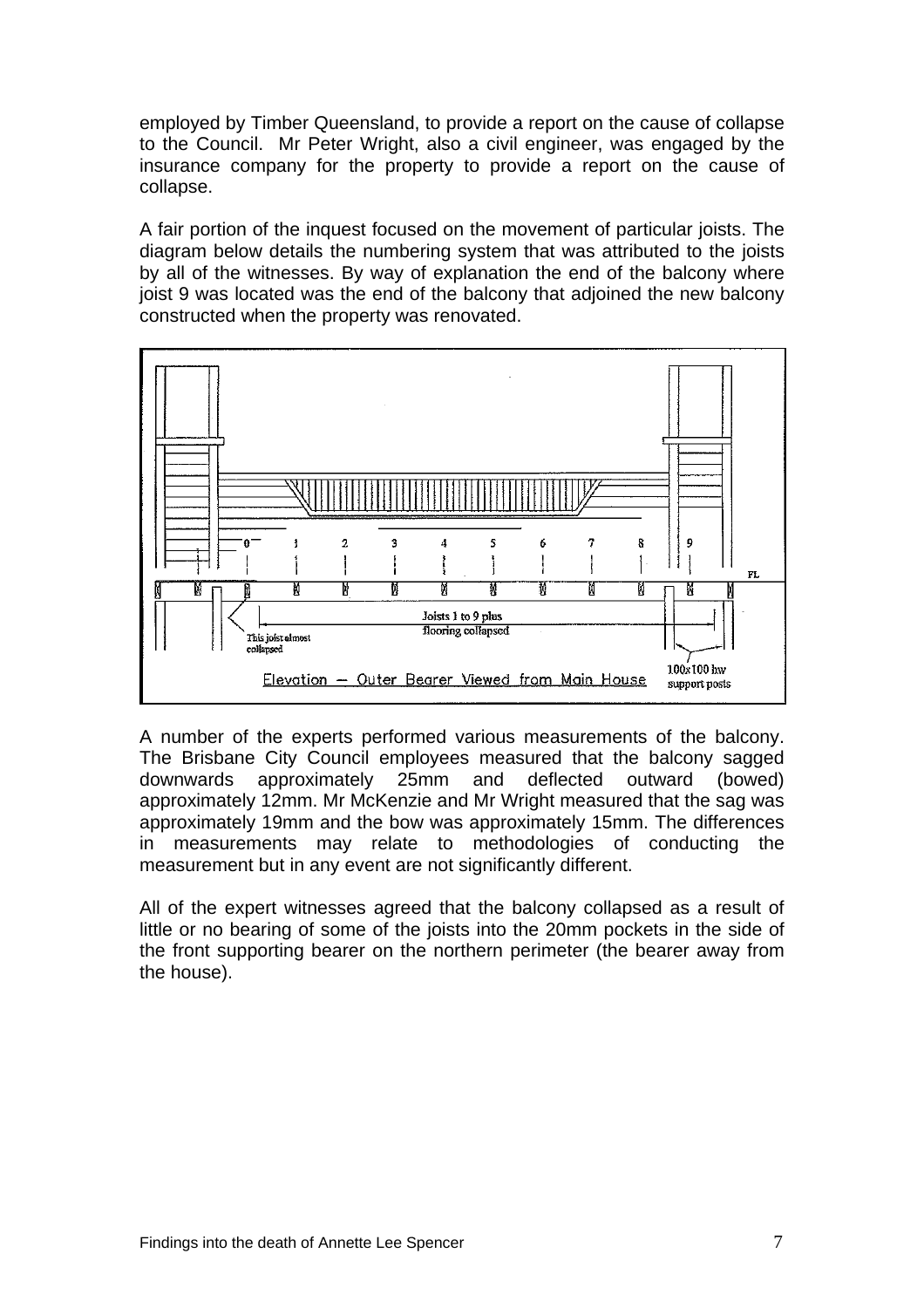

Mr McKenzie (with whom the other witnesses agreed) was of the opinion that the joists disengaged from the front bearer due to one or a combination of the following:

> o Inadequate bearing of the joist ends onto the bottom of the housing;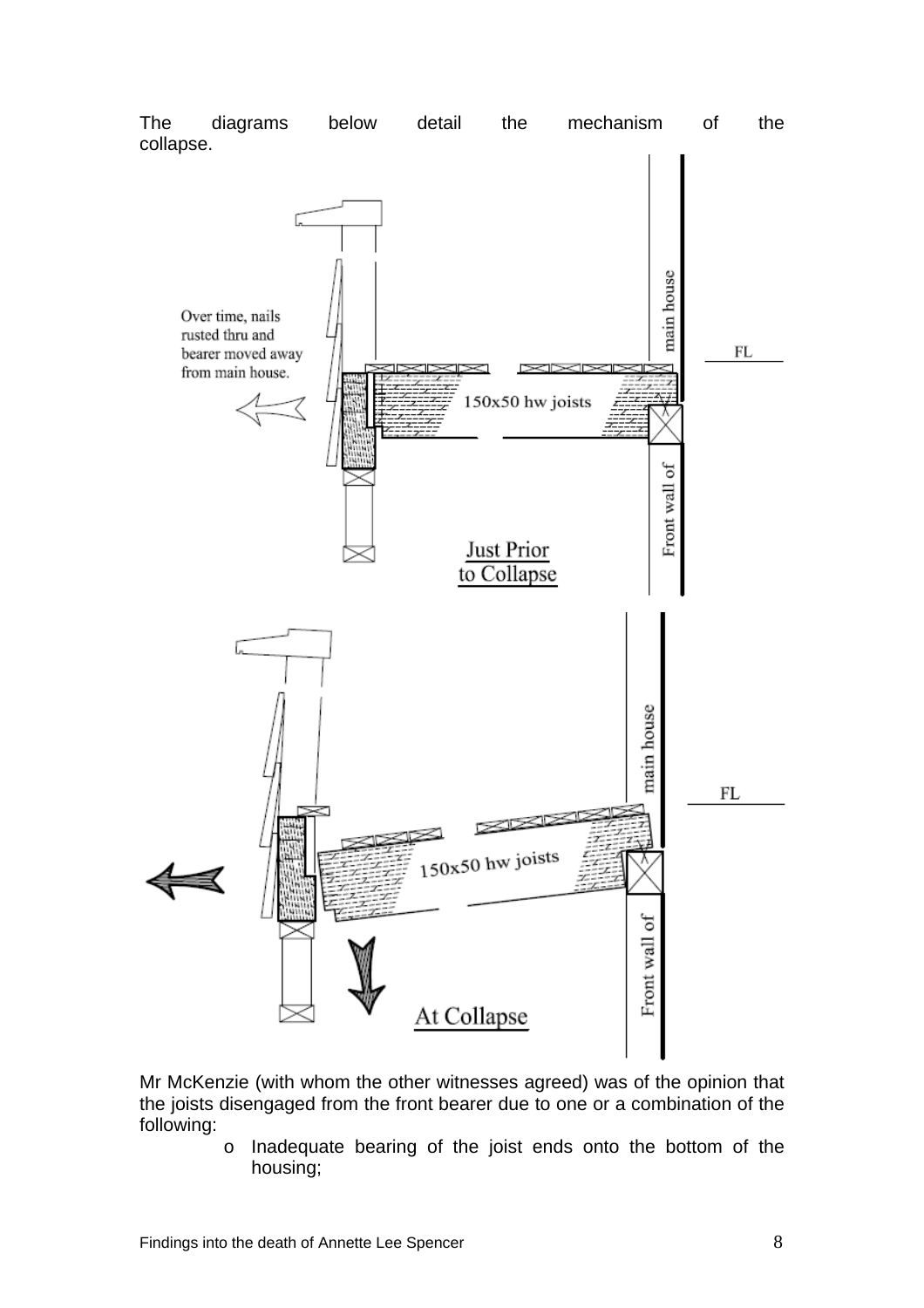- o Outward deflection or bowing of this bearer; and/or
- o Insufficient restraint provided by nail fixings at the ends of the deck joists due to corrosion of the nails and loss of embedment due to the existing separation of joist ends from the front bearer.

The experts all identified significant corrosion in many of the nails used in the construction of the collapsed balcony. The only items restraining the bearer up against the joists were nail fixings. Once the nails rusted out they were no longer restraining the joist into the bearer and this would not have provided any significant resistance to prevent disengagement of the joists from the front bearer.

The experts all agreed that whenever the underside of the balcony was painted last (evidence suggested that this occurred between August and October 2007), the outer bearer had already moved away from the main house allowing the joists to partly slide out of their housings. Using the paint marks as a guide, the evidence was that the joists had between  $2 - 12$  mm bearing into the cog of the external bearer as at 2007. Evidence was given by a number of different witnesses that joists 2, 3, 4 and 5 had the least amount of bearing into their respective cogs, with joist 3 having a bearing of approximately 3mm and joist 4 had an even smaller bearing (again at the time the property was painted).

The experts again all agreed that the joists which failed first, causing the collapse, were the joists which had the least amount of bearing (the joists towards the middle of the balcony) into their respective cogs and because the bowing was the most pronounced at the middle of the balcony. The Brisbane City Council employees and Mr Wright were of the view that joists 3, 4 and 5 failed first. Mr Stick was of the view that joists 2, 3, 4 and 5 failed first. Mr McKenzie was of the view that joists 1 and 2 failed first.

Later investigations revealed that joists 8 and 9 were the only joists which broke. There are a number of explanations for this including that they broke upon impact with the ground at the time of the collapse; that the joists broke in situ prior to the collapse or that the joists broke in situ during the collapse. A theory was raised with the experts that joists 8 and 9 failed first causing the balcony collapse. All of the experts discounted this theory for a number of reasons including the fact that these joists had a greater amount (in comparison to the middle joists) of bearing into the cog, there was damage that was evident to the outside of the pockets where the joists were cogged (indicating that they had been ripped out) and if these joists failed first then the experts would not have expected the collapse to extend over the period in which it did.

I find that the joists towards the middle of the balcony failed first, which then caused the entire balcony to collapse. I am not required to make a finding as to how joists 8 and 9 broke as I am satisfied that these joists did not cause the deck to collapse.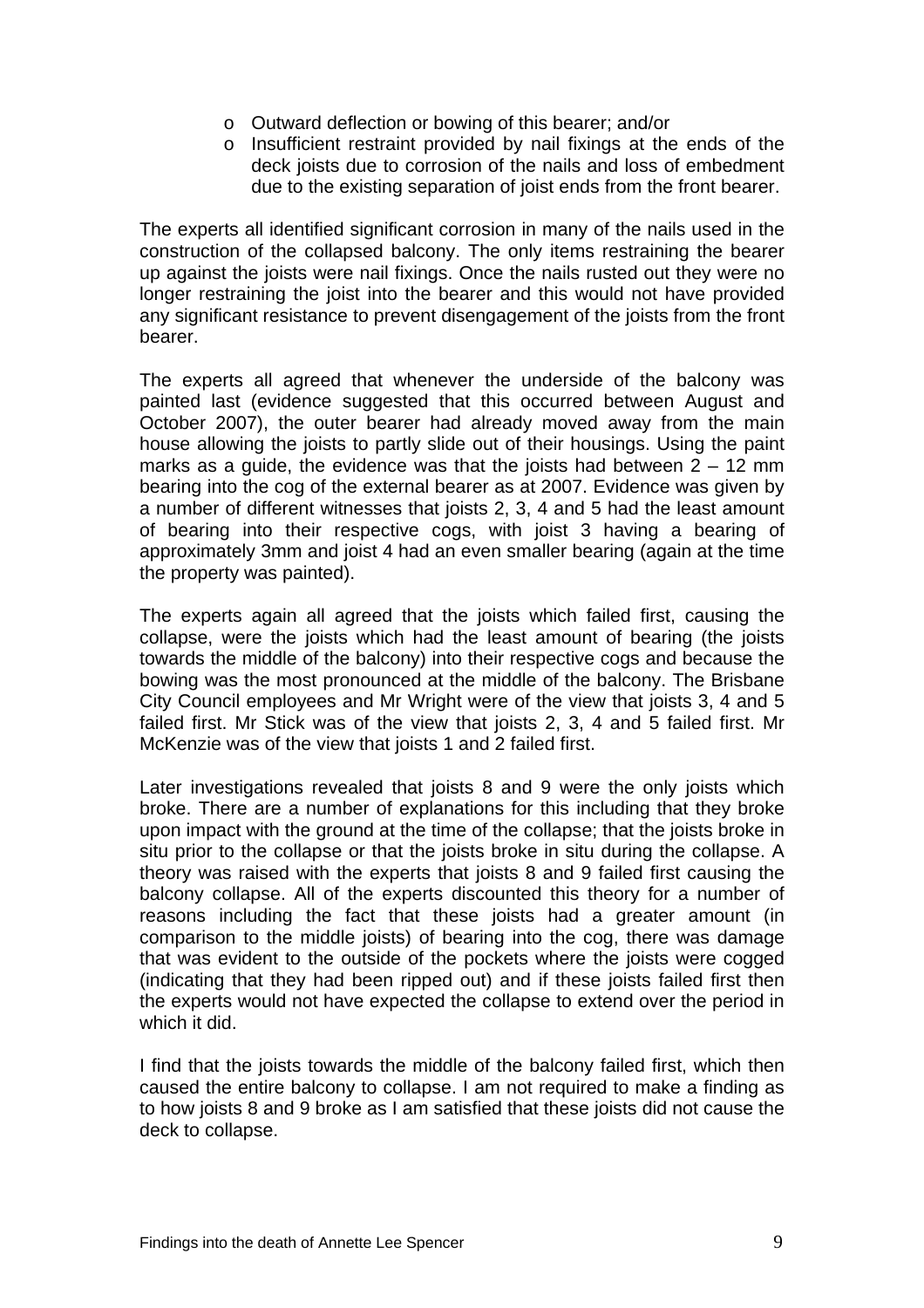I also heard evidence regarding the bowing and sagging that was identified following the collapse. Mr Wright was of the view that the downward sagging would have commenced at the time the deck was first constructed and slowly continued over the next 90 or so years. Mr Stick was of the opinion that the sagging did not contribute to the mode of failure of the deck. All of the experts agreed that the outward bowing of the bearer would have taken a long time to have bowed to the point at which it was measured following the collapse. Mr Wright was of the opinion that the outward bowing would have taken a number of decades, approximately 35 to 40 years to have occurred. Whilst Mr McKenzie agreed with this opinion he also offered the view that it was possible that work done during the renovations could have caused the bearer to bow. Mr Wright gave evidence that the sag and bow on its own would not be concerning, it was only an issue when combined with the method of construction for the balcony.

All experts agreed that the method of construction used for the balcony which collapsed is not a common method of construction used nowadays. Despite this, the experts commented that this method of construction in itself was not problematic or concerning, the concern would only relate to the amount of bearing that the joists were cogged into the outside bearer. Mr Stick commented that he was surprised that this balcony only allowed for a maximum of 20mm of cogging. Mr Beckley (a structural engineer with the Council) commented that 20mm cogging would not be used today and that 25 – 30 mm would be an absolute minimum allowance for cogging.

All experts agreed that if the joists had been fully engaged into the outside bearer then the deck would not have collapsed. Mr Wright provided evidence regarding the live loading of the deck, assuming the joists had been fully engaged. He indicated that the average weight of a female is 67.6 kilograms and on this basis the deck could have withstood 64 women on the deck. He also indicated that if a medium weight of 100 kilograms was applied then 44 people would have been able to be on the deck. Assuming that between 25 and 35 women were on the balcony at the time of the collapse and they weighed between 67 and 100 kilograms, if the joists had been fully engaged then the balcony would have been able to have supported this live load. Mr McKenzie agreed with the evidence provided by Mr Wright.

I find that at the time of the collapse the balcony was not overloaded for what it had been designed for, if the joists had been engaged in the bearer. Of course, the fact that there were a greater number of moving people on the balcony than there would have been previously in the last 10 years was a significant contributing factor for why it collapsed on this particular day.

All experts agreed there was no evidence to suggest the cause of the collapse was as a result of insect damage or significant timber decay.

The balcony collapsed because at some point in time, decades after construction, some of the nails which were fixing the joists to the bearer corroded such that they no longer provided any significant fixing strength. Once the nails corroded, and over more decades, the bearer commenced to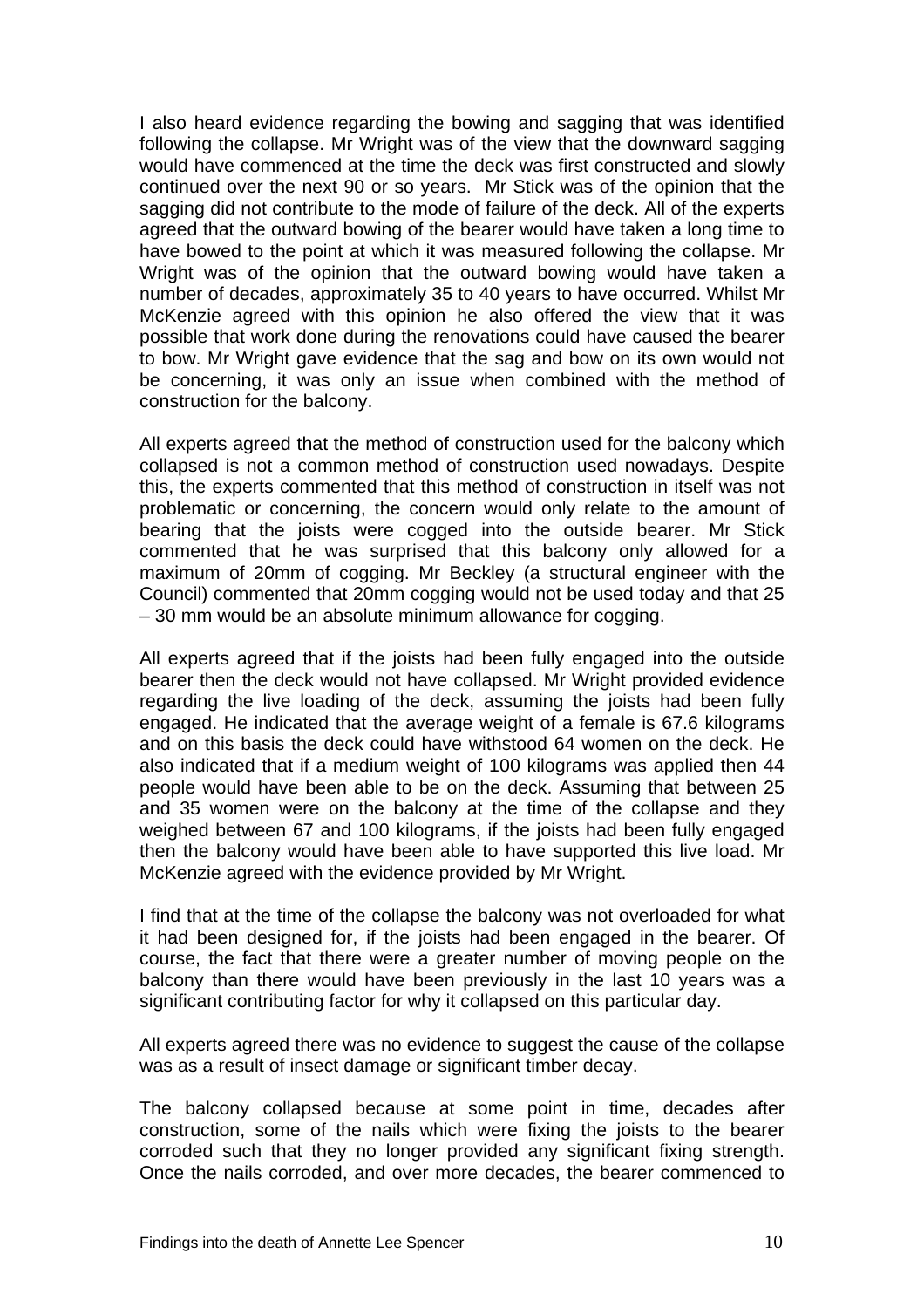bow outwards, particularly at the centre. Because the joists were only cogged in 20mm the bowing became sufficient enough at some stage, but certainly by 2007, for some of the joists to be barely supported by the bearer. Up until 20 November 2008 this structural support was enough for average everyday use, but with the number of people on the balcony on this particular day it was insufficient.

#### **Could the possibility of the mechanism for the collapse have been identified earlier and/or did the renovations cause the collapse?**

It should be noted that much of the evidence given about the following issues was very much dependent on the witnesses telling the court what their usual practice would have been. Some of these events occurred between 4 and 8 years previously. Although many documents were able to be provided to the witnesses which assisted their recollections, it must be said that for many of the witnesses there was nothing particularly remarkable about this project which would have made the events stick in their mind.

#### Pre-purchase building inspections

Australian Standard 4349.1 1995 applies to the preparation of building inspection reports, and in this case the building inspectors in 2001 and 2005 certainly purported to apply the standard to their business practice.

The standard<sup>[11](#page-12-0)</sup> states that a building report should not be seen as an allencompassing report dealing with a building from every aspect. Rather it should be seen as a reasonable attempt to identify any significant defects visible at the time of inspection. Whether or not a defect should be regarded as significant, depends to a large extent upon the age and type of building being inspected. The standard provides that if necessary, recommendations for further inspections by suitably accredited specialists such as a structural engineer should be included in the report.

#### 2001 inspection report

Prior to Mr and Mrs Bridge purchasing the property they engaged Mr Howroyd to perform a building and pest inspection. Mr Howroyd is a registered architect who had some 20 years experience as at 2001. He had been conducting building inspections since he started with Archicentre in 2000. He received some formal training in relation to inspections when he commenced employment with Archicentre. His inspection experience mainly related to old Queenslander style homes.

His report<sup>[12](#page-12-1)</sup> noted that the property was generally in good condition for its age and type noting a number of areas which would require attention. There is no reference in the report to structural issues concerning the balcony however Mr Howroyd noted that the balustrade gaps did not conform to current regulations and a timber railing was rotting which may have required attention at some future stage. This was subsequently rectified by Mr and Mrs Bridge. The

 $\overline{a}$  $11$  clause 3.3

<span id="page-12-1"></span><span id="page-12-0"></span><sup>&</sup>lt;sup>12</sup> Exhibits M1 to M3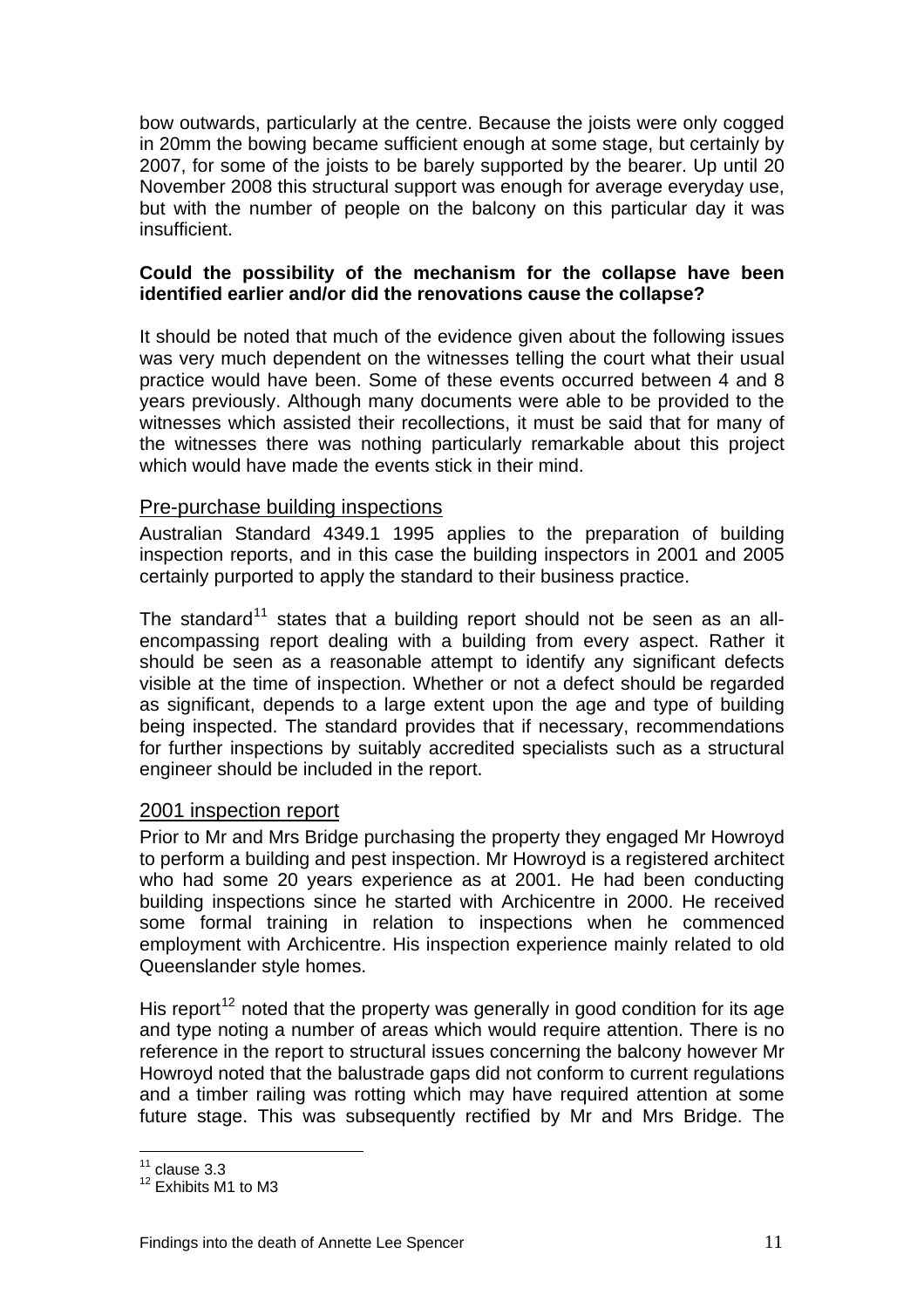report also noted the balcony was open to weather and there may be a drainage issue with the decking because it did not have open floor gaps and there may have been a concern with the disposal of rainwater. The flooring was not replaced by Mr and Mrs Bridge.

Structural faults were one of the issues that Mr Howroyd would be looking for, and to report upon. He had no independent recollection of his inspection of the balcony area. His procedure was to conduct a visual inspection and if necessary to use a torch and ladder if he required a closer look. His evidence was that he would not have been able to ascertain how far the joists were recessed into the bearer, as the nature of the construction of the housing would have restricted access. To identify this would have required an invasive inspection by pulling up floorboards.

Mr Howroyd was questioned at some length concerning the span of the front bearer and the method of recessing the joists into the bearer in the context of a building inspection report. He was not the only person to say that given the building had existed and functioned for quite some time on this size of bearer, and although it may be greater in today's design world, it was not a matter of concern to him. His visual inspection did not show any evidence of structural defect, otherwise he would have noted it. I accept that this was the case.

I will comment on whether the method of construction and/or the bowing and sagging should have been identified during a building and pest inspection later in this decision.

#### Issue of the span of the front bearer and support posts

East Coast Building Design was engaged to prepare plans for submission to the Brisbane City Council for the renovation. Benjamin Henning was involved in all client contact and initial design work including initial site investigations. When the design phase was completed another designer prepared the detailed plans for building approval stage. A new verandah which wrapped around the left side of the building was included in the renovations but was regarded to be completely freestanding from the existing balcony. That appears to be evident from the plans.

According to evidence of the Brisbane City Council employees, the renovations were approved with Council and erected according to the plans.

Some significant amount of time was spent at the inquest concerning the replacement posts to the existing balcony and the span of the front bearer insofar as it related to the prepared plans. It is common ground that the span of the front bearer of the existing balcony from the inner support posts was 4900mm. The current Australian standard<sup>[13](#page-13-0)</sup> would suggest that under current building practices the span should not be greater than 4300mm, although it is likely that using a span of 4900mm represented usual building practice when the balcony was constructed.

 $\overline{a}$ 

<span id="page-13-0"></span> $13$  Table 49 of AS 1684.2 assuming seasoned hardwood with a stress grade of F14 listed as exhibit M5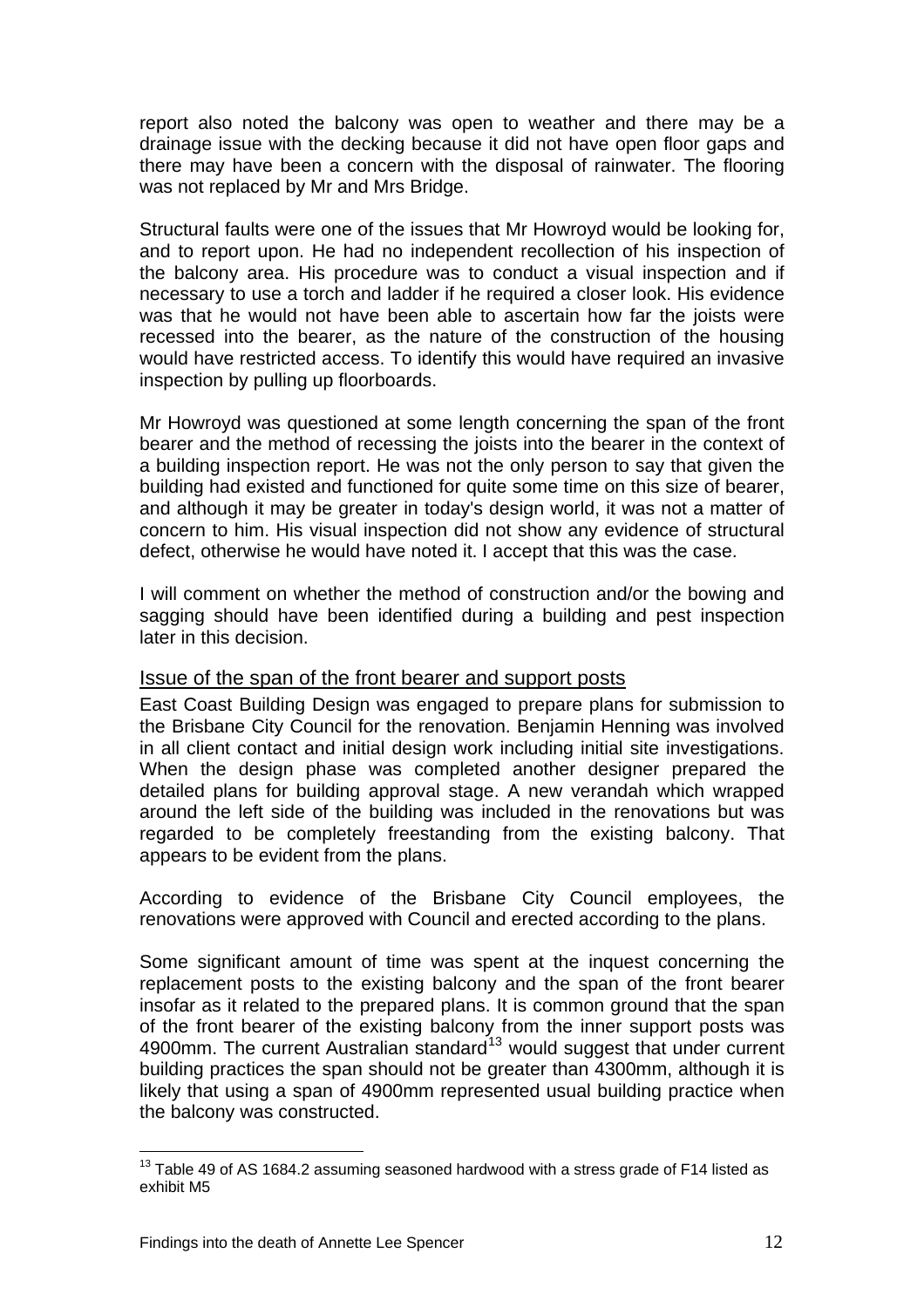Much of the questioning concerned aspects of the approved plans with particular reference to drawings 5 of 21 and 6 of 21 of exhibit I2. These related to whether the drawings provided for inner support posts to be placed at a span of 4380mm or were the support posts to be placed to maintain the existing 4900mm span. It was a very valid point raised by the legal representatives for the family of Mrs Spencer.

Resolving this issue was not assisted by the somewhat confusing evidence of Mr Henning who seems to have changed his evidence at times relating to this issue. However, for reasons that will be discussed later in this decision, it is unnecessary to resolve the conflict because ultimately I will find that the front bearer and its span were not contributory to the collapse.

Below is a photograph of the property taken prior to the renovations showing the balcony and the trousers facade:



Mr Henning gave evidence that when he was at the property taking measurements, prior to drafting the designs, the width at the top of the "trouser" was 600mm and at the bottom of the trouser was 900mm.

I have included a photograph taken of the property following the renovations for comparison showing the three support posts that were replaced and that ultimately the trousers were not replicated in the renovation: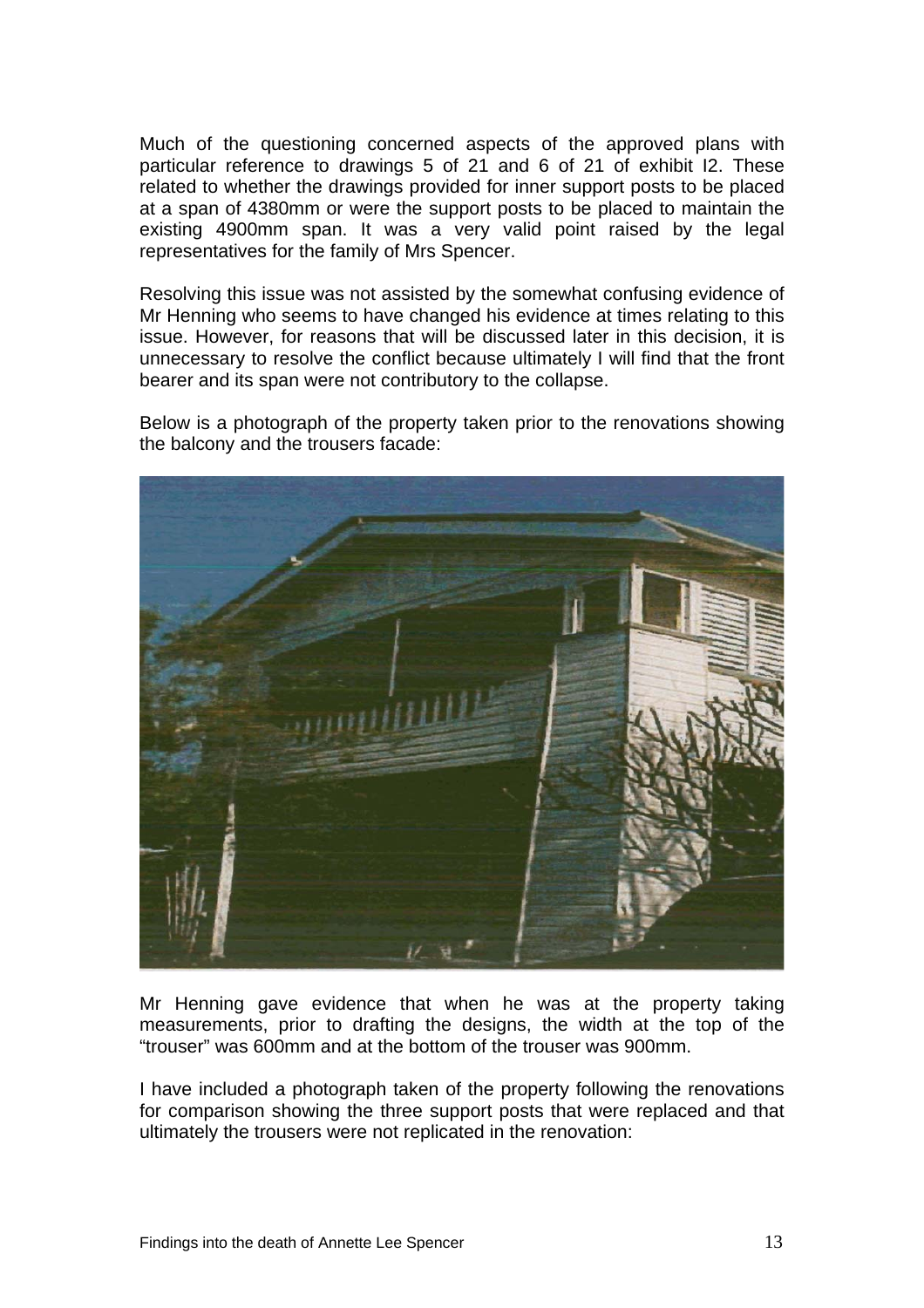

Below is a portion of drawing 5 from exhibit I2 that provided the measurements for the existing balcony. The plan indicates that the distance between the two inner posts is 800mm with 100mm distance for each post and a span of 4380mm.

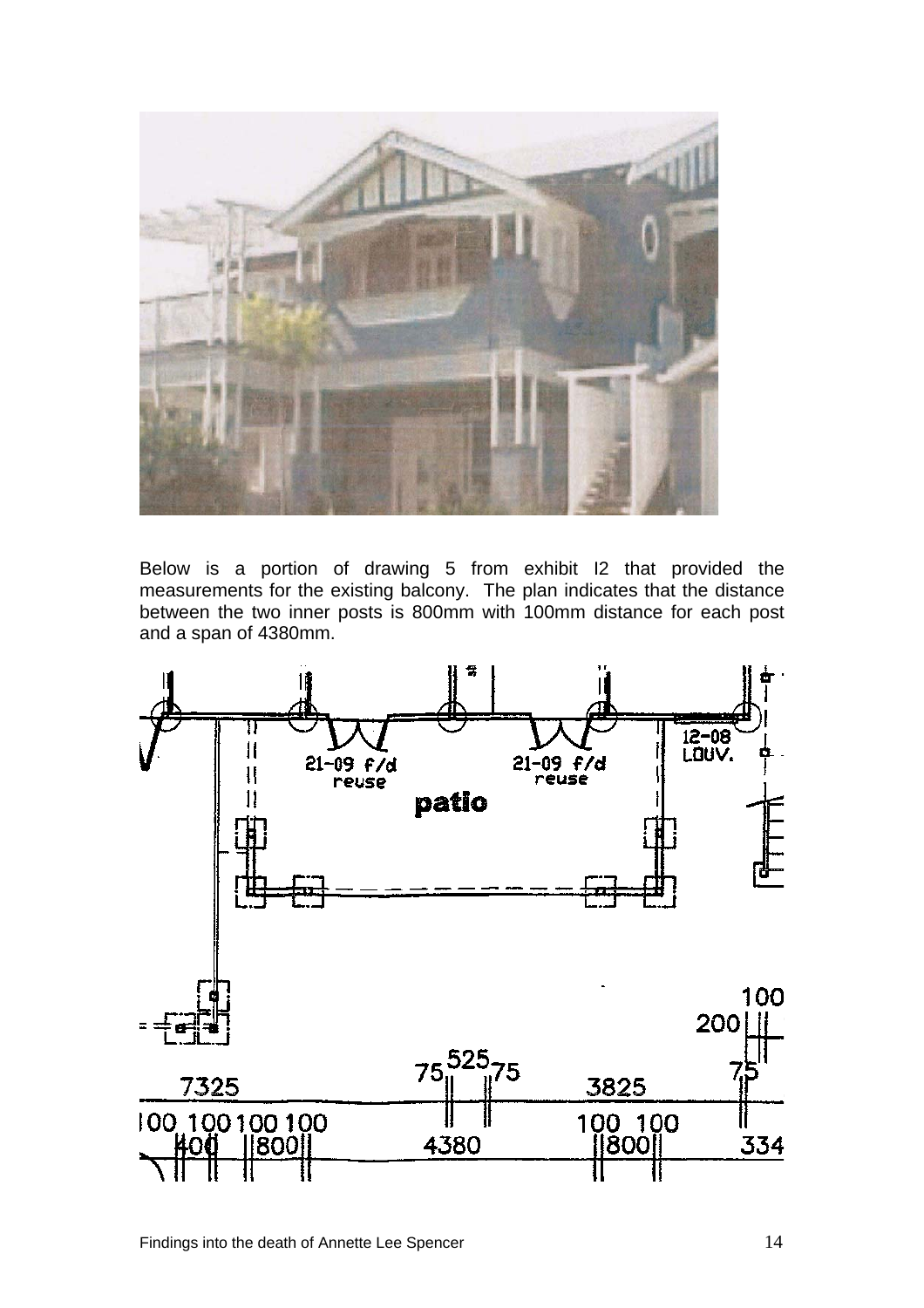

Below is an extract of the front on view of the property from drawing 6 of exhibit I2 showing the trousers façade was included in the approved plans:

Essentially the plans would suggest that the bearer span from the inner two posts was 4380mm. The measurement of 4380mm is indicated clearly on the plans and appears to have been taken by Mr Henning from the footing measurement of the existing trousers façade which was built at an angle such that the width at the top was less than the width at the footing. In my view this measurement was simply a mistake on the part of Mr Henning in his drafting of the plan. Some of the confusing evidence from Mr Henning was I think a retrospective attempt to give some explanation as to why that measurement was valid, including references to the use of angled support posts, which although technically possible, did not make a lot of structural engineering sense.

On the issue of the plans and the six new support posts for the old balcony, Mr Duignan's evidence was also confusing. He had made no particular measurements of the bearer or other support structures. He stated that at some point during excavating of the area around the existing balcony he noted the bottom of the trousers were not in good order and they should be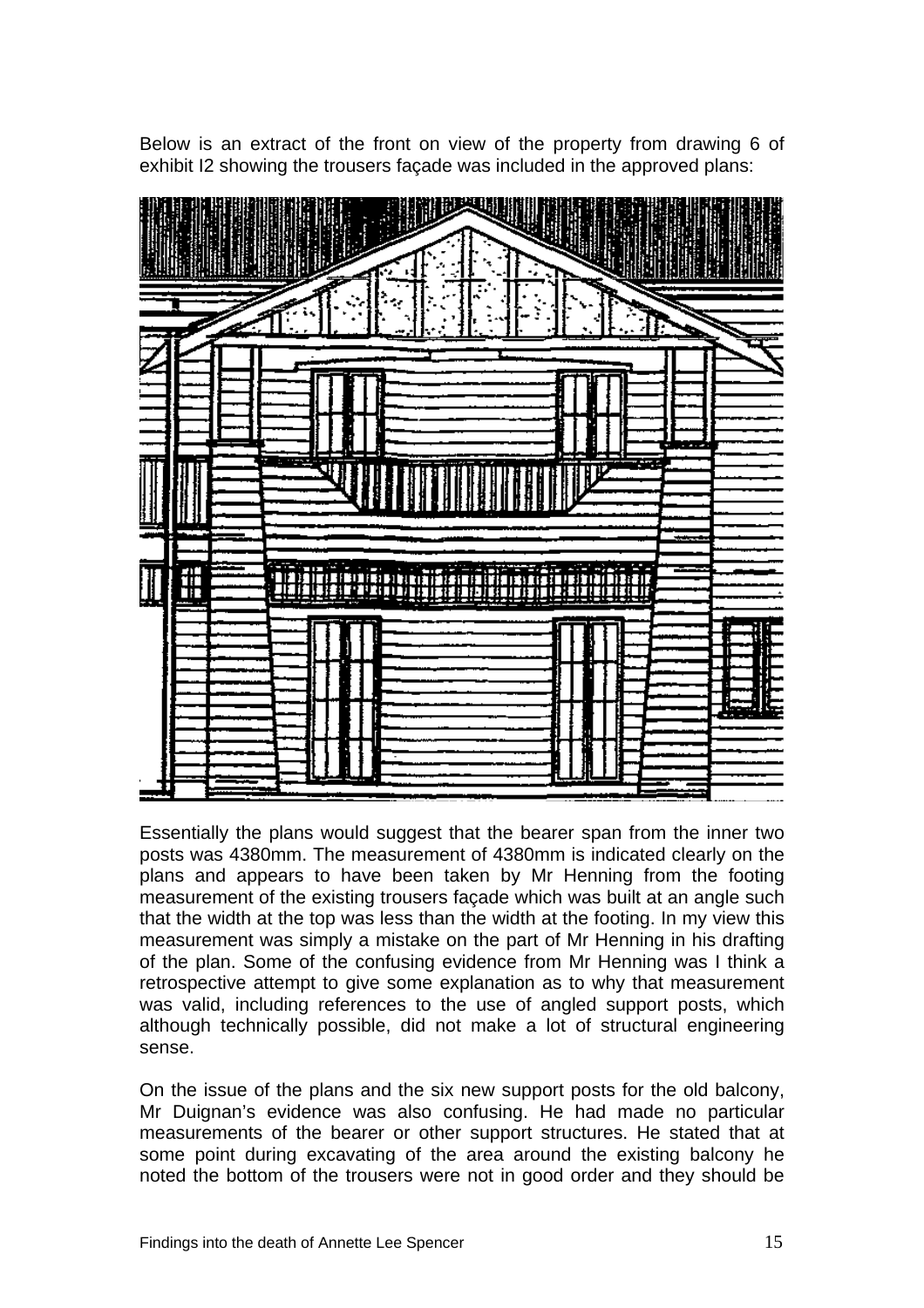replaced. A decision was then made to not replace the trousers as such but to simply replicate the pattern of the new deck in so far as the posts were concerned and he replaced the support posts in the same position as he found them. This meant the span was 4900mm.

Mr Duignan's recollection was that there were three posts on each corner of the balcony but he could not recall if they were all vertical or were placed at an angle. His interpretation of the plan was that the posts were to be placed at 800mm at the base, but at the top where they connected to the existing bearer they were to be put at an angle so they corresponded with the bearing length on the plan.

I was not particularly convinced about Mr Duignan's evidence on this issue which also may be a retrospective attempt to resolve what I think is simply a wrong measurement on the plan. I suspect it was always intended for the trousers to be removed and for the posts to be vertical and to match the pattern of the old balcony upstairs and of the new deck with its three support posts, notwithstanding what was set out on the plan. There may be other explanations, but whatever may be the true position, the conflict does not need to be resolved because of the evidence I heard from other witnesses.

All of the experts that were asked to comment on this issue were of the opinion it was acceptable building practice to place the new support posts in the same spot as the old support posts notwithstanding that this span was approximately 500mm longer than current Australian standards.

Mr Wright commented he had performed calculations on the bending strength of the bearer and bending stresses under the full design live load (which would be almost double the amount of people on the balcony) and it is still within the strength and capability of the timber. Mr Wright was of the opinion that he does not believe the span contributed to the collapse, and if it did, by only a miniscule amount. Mr Wright was asked whether the collapse would have occurred if the span had been 4380mm (pursuant to the standard). He stated that he does not think this would have had much affect because it would only have reduced the downward deflection (sag) which he did not believe had much contribution to the collapse (as opposed to the outward deflection or bowing which was the significant factor in the cause of collapse).

Mr Colin McKenzie stated he mostly agreed with Mr Wright's evidence on this issue however he commented that the greater the span, the greater the balcony may exhibit greater live load deflection. Mr McKenzie commented that he was unable to confirm whether or not this had occurred in this instance however, if it did, it would have only been a very minor or slight contribution to the collapse.

Other relevant witnesses such as Mr Howroyd and Mr Duignan were asked about this issue and gave similar views to the independent experts concerning the width of the span not being something that would concern them.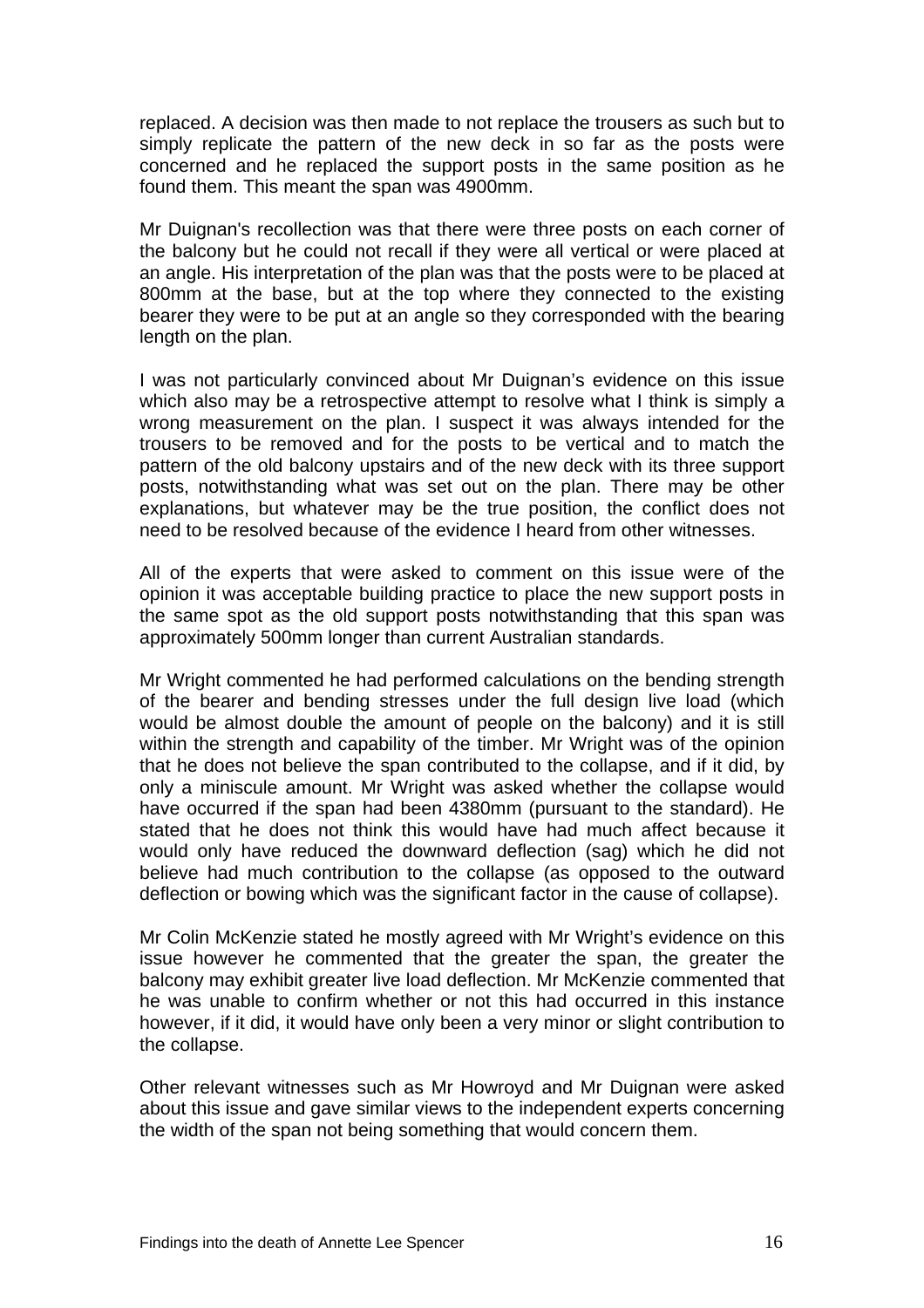I accept the evidence of these witnesses and find that the span of the bearer although set at 4900mm and which would not comply with current Australian Standards of 4300mm, did not contribute to the collapse of the balcony.

#### Contribution of the renovations to the balcony collapse

William McCormack was the owner and director of Ace Restumping Pty Ltd. He was engaged by the builder to provide support to the residence including beneath the existing balcony. In his statement given prior to the inquest he said he supported the balcony by placing a single steel beam across the joists and then supported that beam on either end with lengths of pine stacked on top of each other (sties). Mr McCormack's evidence before the inquest itself seems to suggest he used two steel beams under the balcony but that either way the balcony was not lifted in any way nor would it have moved during the process of supporting the dwelling. A similar support method was used by him for the whole of the building.

In evidence, Mr McCormack stated that after taking the weight of the house it would be taken up about 5 to 10mms to enable any old stumps and capping to be pulled out. He emphasised many times in his evidence that any movement would only be minor and only vertically and not horizontally to the left or right.

Mr McCormack's evidence was at times confusing but in fairness to him this job was performed almost 10 years previously and his recollection of precisely what was done would have faded with time. There is no evidence that suggests that anything unusual occurred during the process of supporting the house, and on that basis I accept that any movement to the building would have been relatively minor, although there must have been some movement vertically.

Nevell Krogh provided a certified structural inspection of the excavations which effectively stated they provide an adequate bearing capacity to support expected loads and were generally in accordance with the drawings and plans. His inspection involved looking at the post holes and ensuring they generally were in the right spot. His certification did not involve anything above the ground.

In relation to the support sties, Mr Duignan's recollection was there were two sties under each side of the patio and then a steel beam running out supporting the front bearer. He again did not believe there was any possibility the support process would affect the existing bearers and joists.

Mr Everlyn was unable to give evidence so I was unable to determine what process he undertook with reference to the new support structure and whether he gave any consideration to the bearing span and/or the construction method adopted.

Mr McKenzie, Mr Stick and Mr Wright were all asked to consider whether any part of the renovations could have contributed to the cause of the collapse. Mr Wright was of the opinion the process of replacing the support posts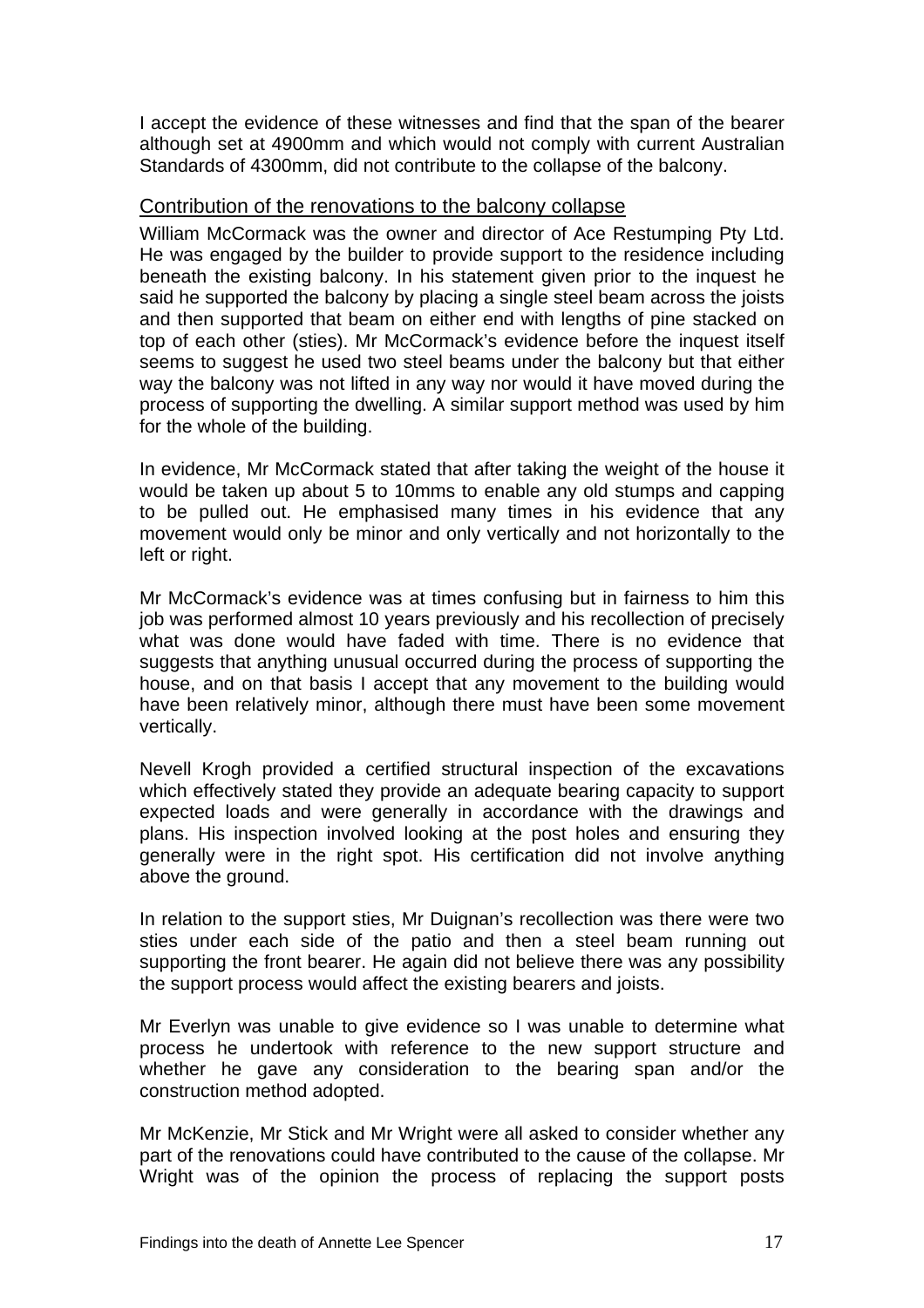(including the process where the house was supported on sties) was unlikely to have contributed to the bowing and sagging of the bearer because the support posts were placed near joists -1 and 9 and these joists were almost fully housed into the recess of the bearer just prior to the collapse. His view was if anything in the renovation process had affected the outside bearer, you would expect to see the effects at or near joists -1 and 9. Mr Wright also commented that no work was done near the middle of the deck which is where the balcony initially failed.

Mr Stick was of the opinion the support posts were unlikely to have contributed to the principal mode of failure; however it is possible that during the renovation process something may have hit the bearer and dislodged it outwards. Mr McKenzie was of the opinion raising or lowering the house would not have contributed to any significant amount to the potential for the bearer to part from the joists; however he disagreed with Mr Wright's opinion that it was unlikely the renovations caused the collapse. His opinion was that the process of raising or supporting houses and conducting renovations can create stress in a structure and if the structure has inadequate ties or fixings then that may allow various pieces to move slightly. At its highest, Mr McKenzie was of the view this could have potentially happened however there was no way to confirm or deny such a scenario occurred in this instance. Mr McKenzie also commented he would not necessarily expect someone to notice such a change.

The new deck was separate from the old balcony although there was a bearer between the last joist closest to the old balcony. None of the old floorboards were lifted at any stage during the renovations. There is no evidence which suggests that anything unusual occurred during the support or building process.

I find the renovations did not cause a noticeable movement in the bearer or joists which contributed to the collapse. It is possible, indeed probable, the renovations may have caused some minor degree of movement but it is not now possible to be able to ascertain that definitively or the extent of any movement.

#### 2005 inspection report

Mr Houston conducted a property inspection in April 2005 at the time Mr and Mrs Biggs were considering purchasing the property. He was a licensed builder of some 25 years experience. He joined Australian Building Inspection Services in 2003. Company documentation suggests it applied the Australian Standard for the preparation of their reports. He did not have an independent recollection of this particular inspection other than recalling pointing out another issue he identified in the roof space to the current owner. He did not recall how he inspected the balcony. Not surprisingly he stated if he had seen some structural integrity issue including bowing or sagging of structural bearers he would have noted this in his report.

Mr Houston stated a reasonable benchmark for identifying those issues would be to consider what the acceptable standard is currently, particularly if they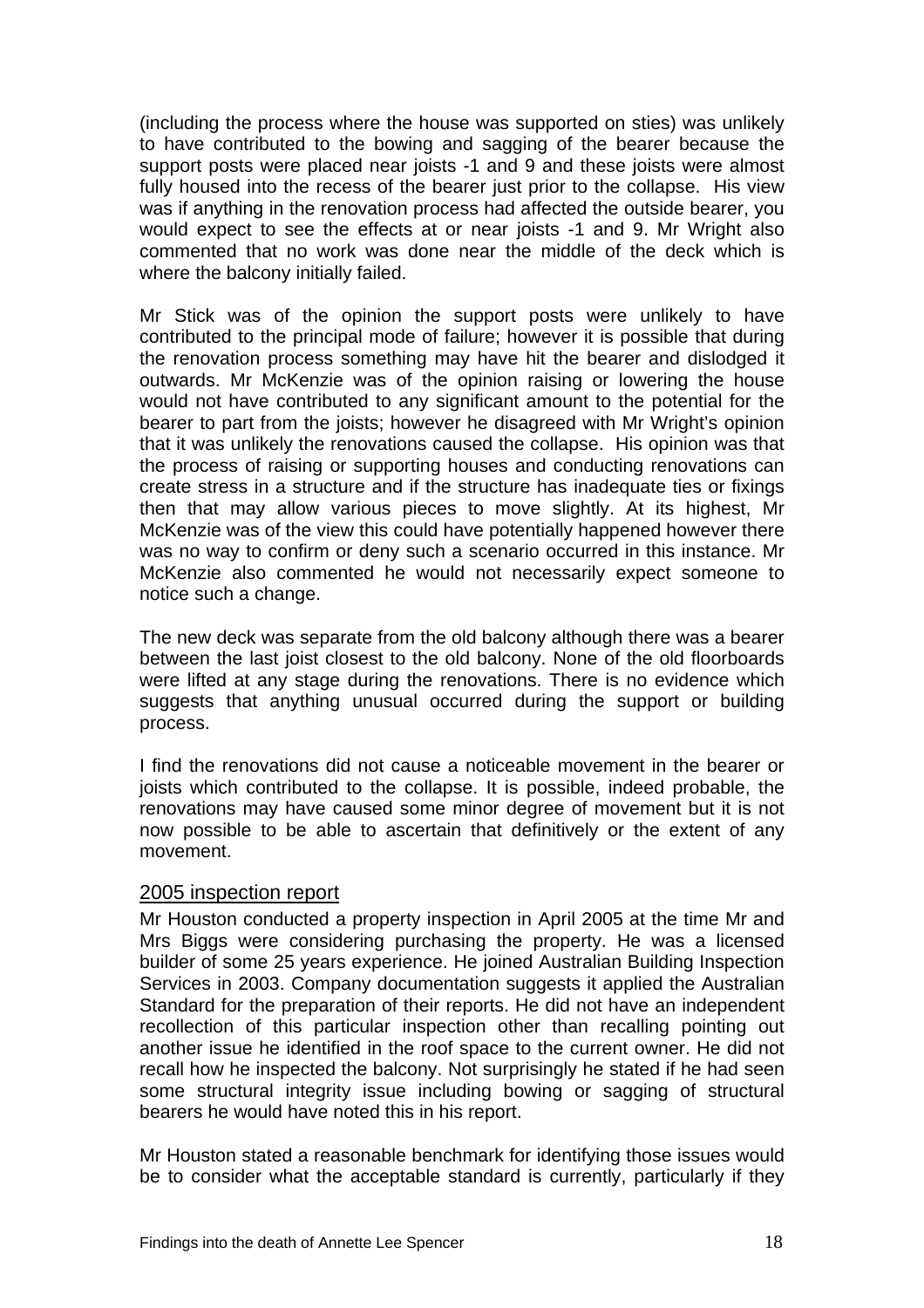were visible and identifiable. He agreed that in relation to balconies the things he would be looking for included the hand rails, decking boards, bearers and joists and the connection between the two, as part of the visual inspection. One of the techniques he would have used was to ascertain the springiness or deflection of a structure whilst walking or jumping on it.

He agreed the method of construction used in this building did have some potential problems, however his visual inspection found no major defects that alarmed him and he did not need to carry out any other inspections or tests.

It has to be noted the Australian Standard as it applied for both building inspections sets out the limitations of such inspections and note they very much rely on visual inspection of accessible areas of the property. Invasive inspections are difficult as this clearly is restricted by virtue that most inspections are commissioned by persons who are planning to purchase a property and not the owners of the property who would be more likely to give permission for a more invasive search.

#### The method of construction

Plainly one issue for the inquest, and no doubt of interest to other parties, was whether it could be reasonably expected such inspections could identify the potential difficulty in the construction method used, and also whether other persons who had attended the property, such as the building certifier, plan drafter and the builder could reasonably have identified the significant potential flaw in the construction which ultimately resulted in the collapse of the balcony.

The following photograph depicts the view that would have been evident at the time of the inspection with the exception that the underneath of the deck was in its original colour, either a brown stain or unpainted but dark.



Mr Duignan stated he would have been aware during renovations that the construction method that had been used for the old balcony was to engage the joist into the bearer via a cut out in the bearer. There is no controversy that the universal evidence of anyone asked was that this was not a method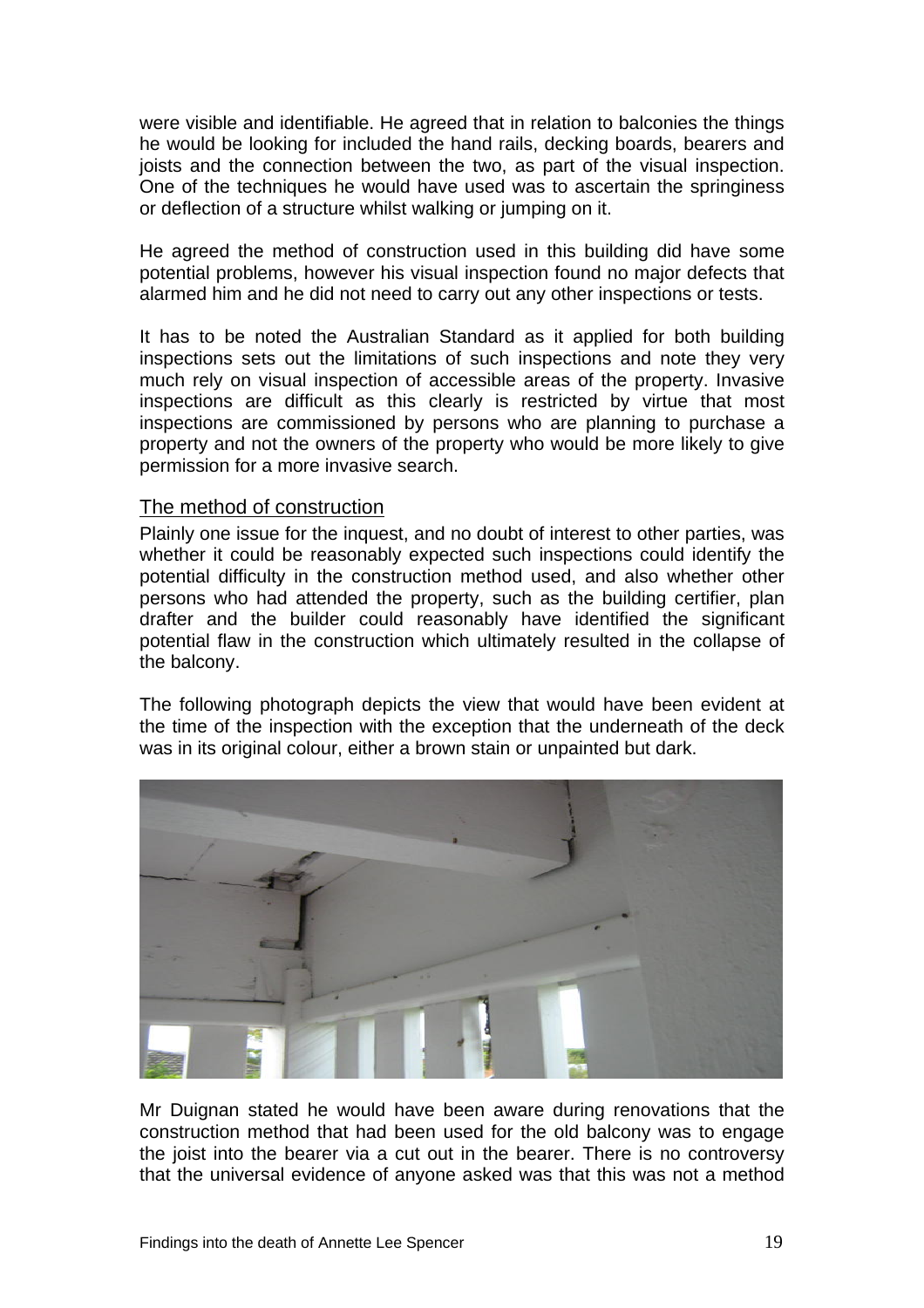of construction that would be generally used today. Nevertheless the method of construction did not concern him.

Mr Duignan stated prior to and during the building work he would no doubt have done a visual inspection of the support and structural members and if he had identified any work that needed to be done to the joists or bearers he would have brought that to the attention of the owners. Mrs Bridge gave evidence about other issues identified by Mr Duignan during the building process which supports this position.

Mr Duignan said if a joist was pulling right out he would have expected to have seen it. The evidence of all witnesses asked was that in this case to tell how far a joist was engaged in the bearer would have involved pulling up part of the flooring deck which would have been relatively invasive and expensive.

The evidence of all witnesses asked was that extra securing for the joists in bearers could have involved a number of processes although the evidence is that most of those would be relatively inexpensive.

I formed the impression that Mr Duignan was a competent professional builder experienced in renovating old Queenslanders. He would expect to come across problems from time to time given the vintage of the construction. I accept that if he had found a problem that required attention he would have fixed it or brought it to the attention of the owners. If he had seen or witnessed a problem with the balcony support he would have sought to do something about it. I accept he had not.

Mr Stick was asked to comment on whether Mr Duignan should have turned his mind to the method of construction. Mr Stick was of the opinion that Mr Duignan was only required to turn his mind to the method of housing if there had been some visual evidence to cause him some concern such as rot, decay or a clear and concerning amount of movement in a number of joists away from the bearer. Given the other expert evidence on this topic, namely, that the method of construction in itself was not concerning but rather the amount of bearing the joists had into the bearer was the issue, and the terms of Mr Duignan's engagement, I do not find that Mr Duignan nor any of the other parties who were involved in the renovations should have turned their minds to the method of construction.

All of the experts commented that if a person was to observe the deck from below it would be impossible to determine how far the joists were engaged into the bearer. Mr Wright commented that one way to determine how far the cogging was would be if the joists had shrunk a little to push a piece of wire in to gauge the depth. If the joists had not shrunk, the only way to determine the depth would be to lift a board from the deck and look at joists from above. This would have been impossible to do during a building and pest inspection.

In particular Mr Colin McKenzie commented that unless "specifically targeted for detailed investigation, this potential mode of failure of the deck would not have been obvious to a member of the general public and that even a trained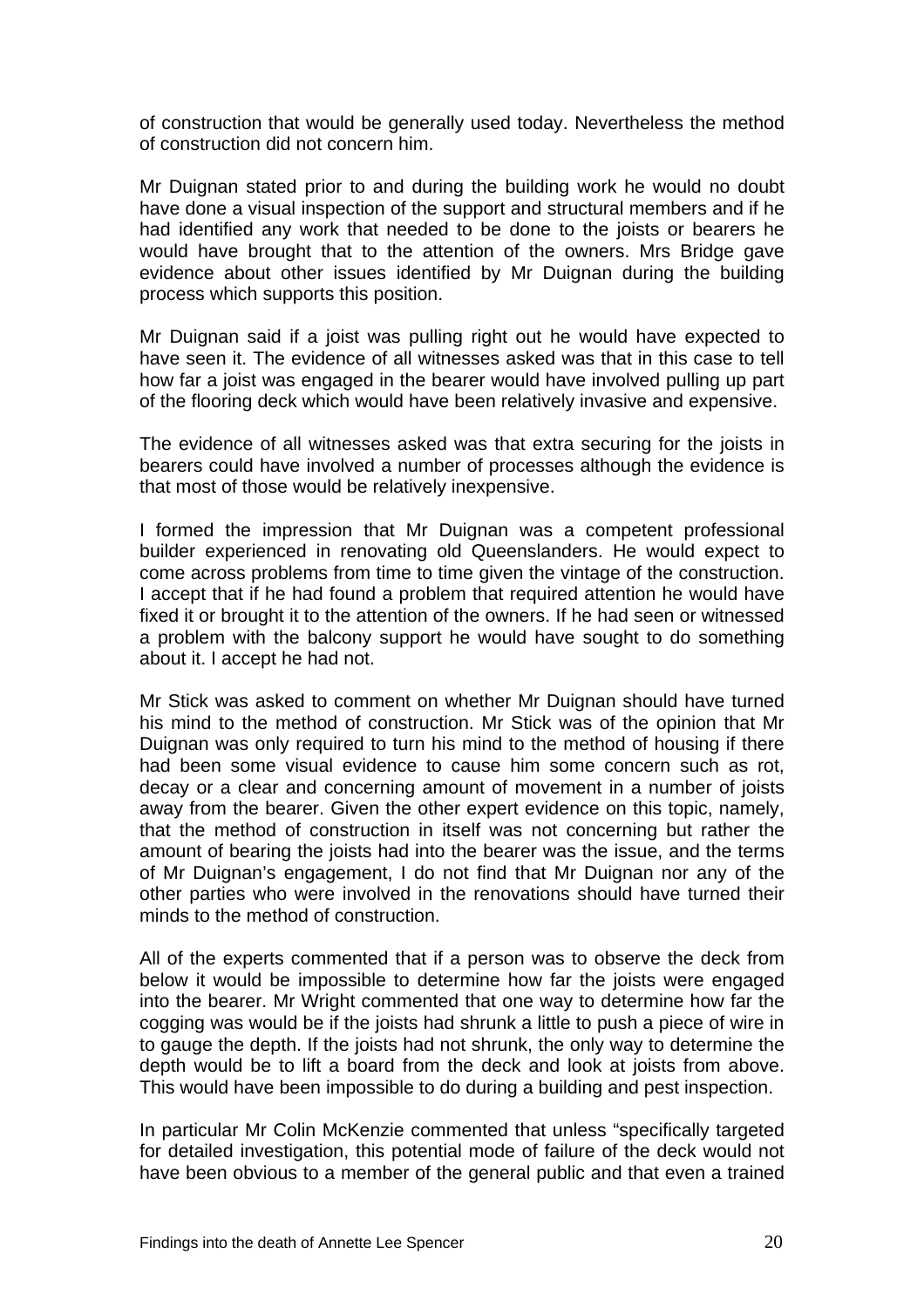building practitioner may not have been immediately alarmed at the potential dangers when viewing the deck from the underside prior to its collapse."<sup>[14](#page-22-0)</sup>

Mr Wright also commented that in the context of a two or three hour inspection he would not have expected this issue to have been identified and he did not think he would have identified this issue in those circumstances. He believed it would only have been identified if a person had spent quite some time looking at the underside of the deck and gave same consideration to the depth of the cogging.

Mr Wright also stated that as the underside of the deck was either unpainted or painted brown at the time of the inspections this issue would have been more difficult to have identified.

The experts were also all of the opinion it is unlikely that the bowing and sagging would have been obvious to those inspecting the property prior to the collapse. They commented that it was only after the collapse (when they were looking for a cause of collapse) and they were underneath the balcony observing it that they identified there was potentially a bow and sag. Mr Wright commented he had attended the property suspecting there may have been a bow in the bearer and it still took him sometime to identify the bow.

Given the totality of this evidence I find the potential mode of failure of the balcony collapse was not one that was reasonably identifiable by the two families who owned the property between 2001 and 2008, those who inspected the property in 2001 and 2005 nor those involved in the renovations to the property.

With the benefit of hindsight it is apparent the method of construction has potential problems particularly after many years. These included the relatively small width of cogging of 20mm and the fact that after 90 odd years it is likely any fixing nails may have corroded. I accept that visually identifying a potential problem was difficult if not impossible without an invasive inspection. It is apparent that until this collapse most witnesses would not have even turned their mind to the method of construction and any potential problems.

It was mentioned by a number of witnesses that the fact that the balcony was standing after many years with no visible defects would seem to have given them some confidence there were no problems with the construction. Accepting that may have been a prevailing view, it is clear that in future that can longer be the case. It is unclear as to the extent the method of construction has been used in similar vintage buildings. At least one witness knew of one other balcony construction using a cogging into the bearer of about 20mm which had also collapsed.<sup>[15](#page-22-1)</sup> There are relatively inexpensive methods to rectify the problem without invasive repairs. For those reasons at the completion of the inquest I had no difficulty in forming preliminary recommendations which are referred to below.

 $\overline{a}$ 

<sup>&</sup>lt;sup>14</sup> Exhibit G1

<span id="page-22-1"></span><span id="page-22-0"></span><sup>&</sup>lt;sup>15</sup> Evidence of the engineer who prepared the footing plans, Mr James Neil McKenzie.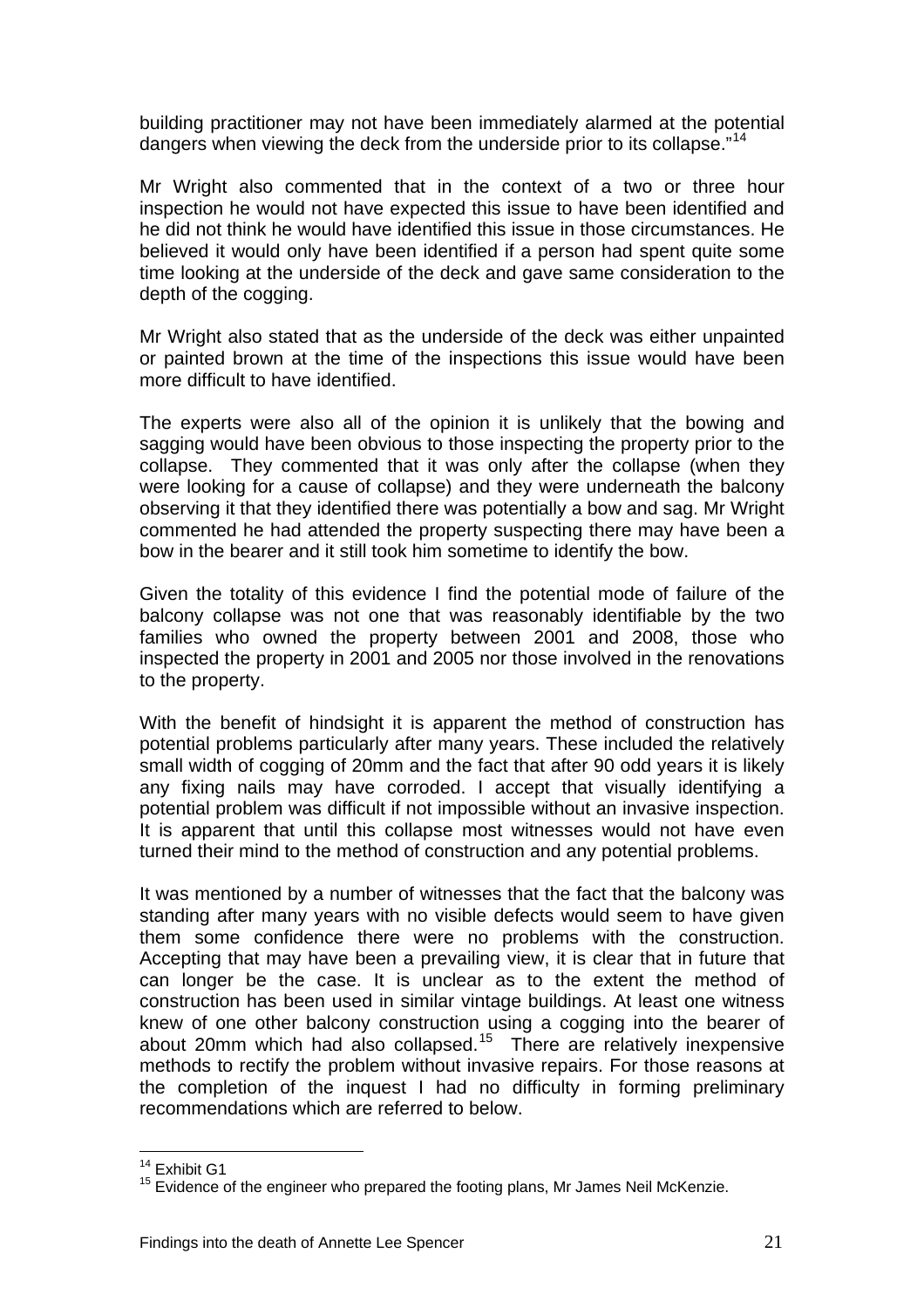## **Findings required by section 45**

I am required to find, as far as is possible, who the deceased was, when and where she died, what caused the death and how she came by her death. As a result of considering all of the material contained in the exhibits and the evidence given by the witnesses, I am able to make the following findings in relation to the Mrs Spencer's death:

- (a) The identity of the deceased was Annette Lee Spencer;
- (b) The date of death was 21 November 2008;
- (c) The place of death was at the Royal Brisbane and Women's Hospital;
- (d) The formal cause of death was due to head injuries;
- (e) The head injuries were inflicted upon Mrs Spencer on 20 November 2008 as a result of the balcony on which she was standing with a large number of other persons at 57 Upper Lancaster, Ascot, collapsing.

#### **Concerns, comments and recommendations**

Section 46 of the Act provides that a coroner may comment on anything connected with a death that relates to public health or safety, the administration of justice or ways to prevent deaths from happening in similar circumstances in the future.

On 12 November 2009 I published preliminary recommendations in relation to the method of construction and action to be taken by various bodies. These remain my formal comments and recommendations.

The general public and the building industry need to be aware of this particular method of construction in older properties, particularly the potential for joists to become disengaged from bearers and collapse in the same manner that occurred in this instance as a result of little or no bearing of the joists into the bearers.

Evidence heard at the inquest indicates that remedial work which would provide support to the structure can be easily attended to and at a limited cost. Suggested remedial work includes the use of joist hangers or Triple Grips; the placing of an added ledge under the joist which is attached to the bearer; and the use of a tie rod fixing the front bearer to the main house. Home occupiers should seek the advice of a builder or engineer as to the necessity for any remedial work and the appropriate method.

I recommend that:

- 1. house occupiers of all residential dwellings consisting of a wooden deck or balcony, but particularly those built pre World War 2, have those constructions checked for their structural integrity generally, but in particular for the particular construction method identified in this case; and
- 2. the Building Services Authority, the Brisbane City Council and other Local Government Authorities, and Building Code and Residential Building Associations disseminate these recommendations to their members, stakeholders and the general public to highlight the need for